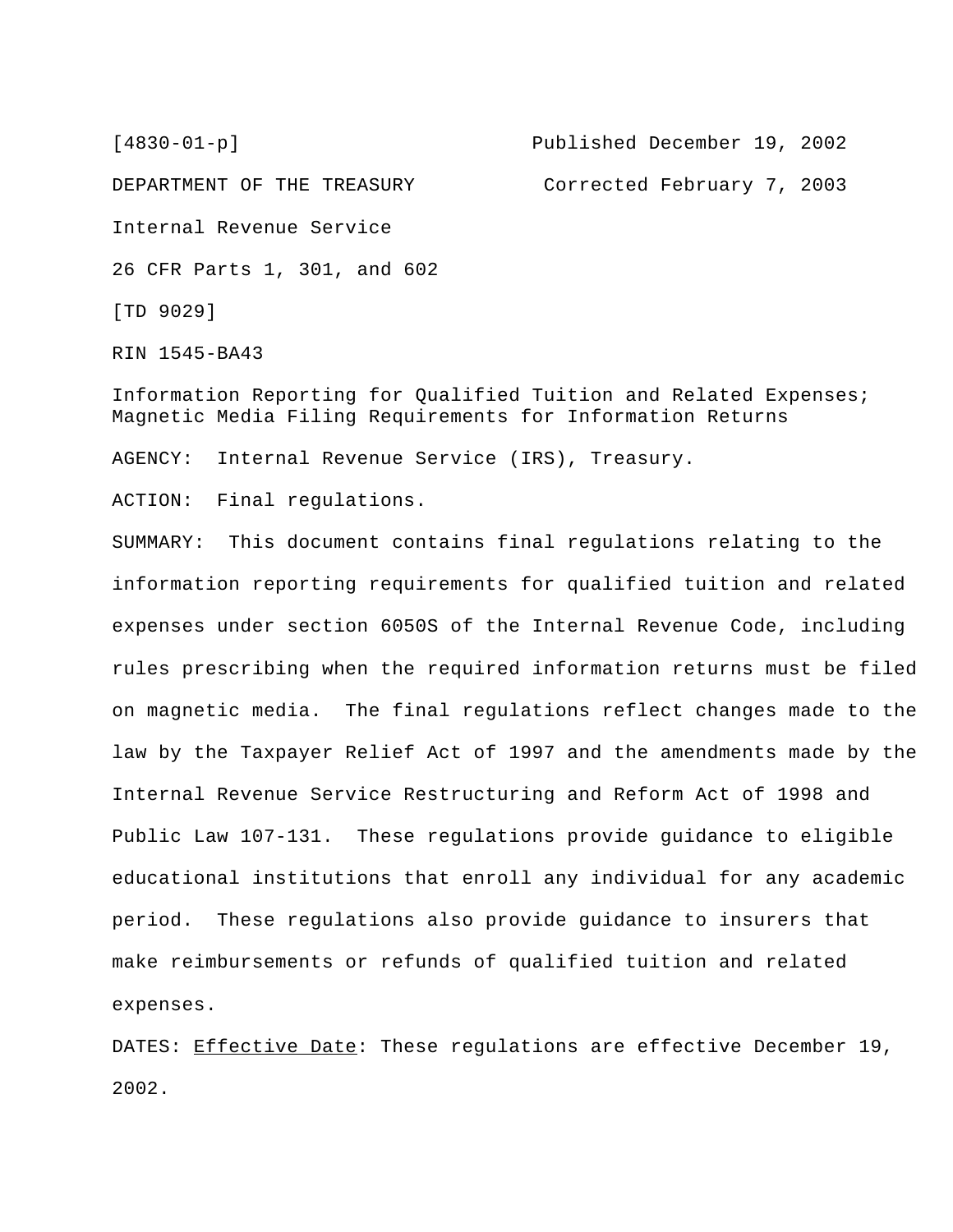Applicability Dates: For dates of applicability, see §1.6050S-1(f) and §301.6011-2(g)(3).

FOR FURTHER INFORMATION CONTACT: Concerning the regulations, Tonya Christianson, (202) 622-4910; and concerning the magnetic media filing specifications, waivers for filing on magnetic media, and extensions of time, contact the IRS, Martinsburg Computing Center, (304) 263-8700 (not toll-free numbers).

### SUPPLEMENTARY INFORMATION:

### **Paperwork Reduction Act**

The collection of information contained in these final regulations has been reviewed and approved by the Office of Management and Budget in accordance with the Paperwork Reduction Act of 1995 (44 U.S.C. 3507(d)) under control number 1545-1678. Responses to this collection of information are mandatory.

An agency may not conduct or sponsor, and a person is not required to respond to, a collection of information unless it displays a valid control number assigned by the Office of Management and Budget.

The estimated reporting burden for the reporting in these regulations is reflected on the burden for Form 1098-T.

Estimated total annual reporting burden for 2001 for Form 1098-T: 3,056,411 hours.

Estimated number of responses for 2001 for Form 1098-T as of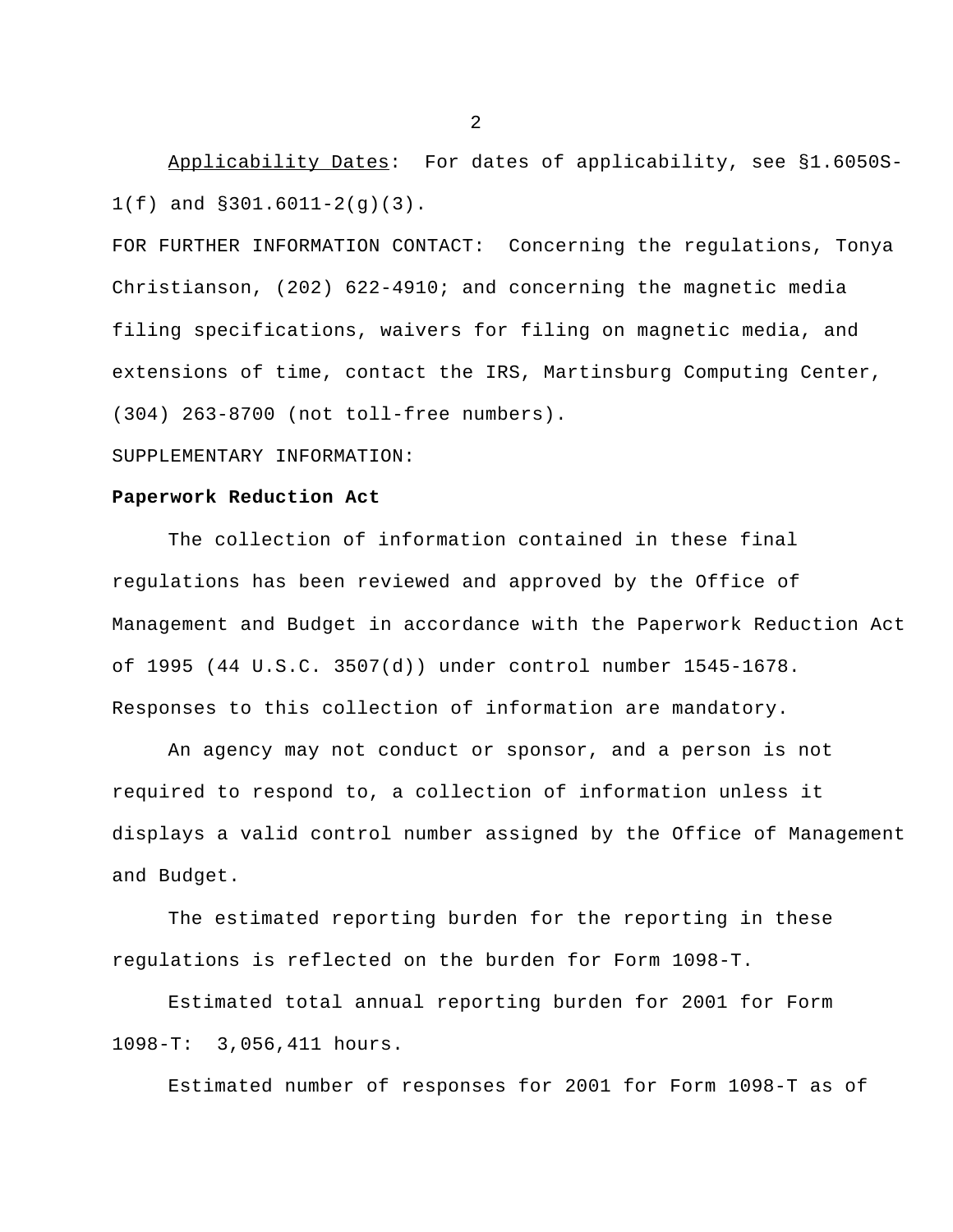November 22, 2002: 20,376,075.

Estimated average annual burden hours per response for 2001 for Form 1098-T: 9 minutes.

Comments concerning the accuracy of this burden and suggestions for reducing this burden should be sent to the **Internal Revenue Service**, Attn: IRS Reports Clearance Officer, W:CAR:MP:FP:S, Washington, DC 20224, and to the **Office of Management and Budget**, Attn: Desk Officer for the Department of the Treasury, Office of Information and Regulatory Affairs, Washington, DC 20503.

Books or records relating to a collection of information must be retained as long as their contents may become material in the administration of any internal revenue law. Generally, tax returns and tax return information are confidential, as required by 26 U.S.C. 6103.

## **Background**

This document contains amendments to the Income Tax Regulations (26 CFR part 1) relating to the information reporting requirements for qualified tuition and related expenses under section 6050S of the Internal Revenue Code (Code) and amendments to the Procedure and Administration Regulations (26 CFR part 301) relating to magnetic media reporting. The Taxpayer Relief Act of 1997 (Public Law 105-34 (111 Stat. 788) (TRA '97)) added section 6050S of the Code. Section 6050S was amended by the Internal Revenue Service Restructuring and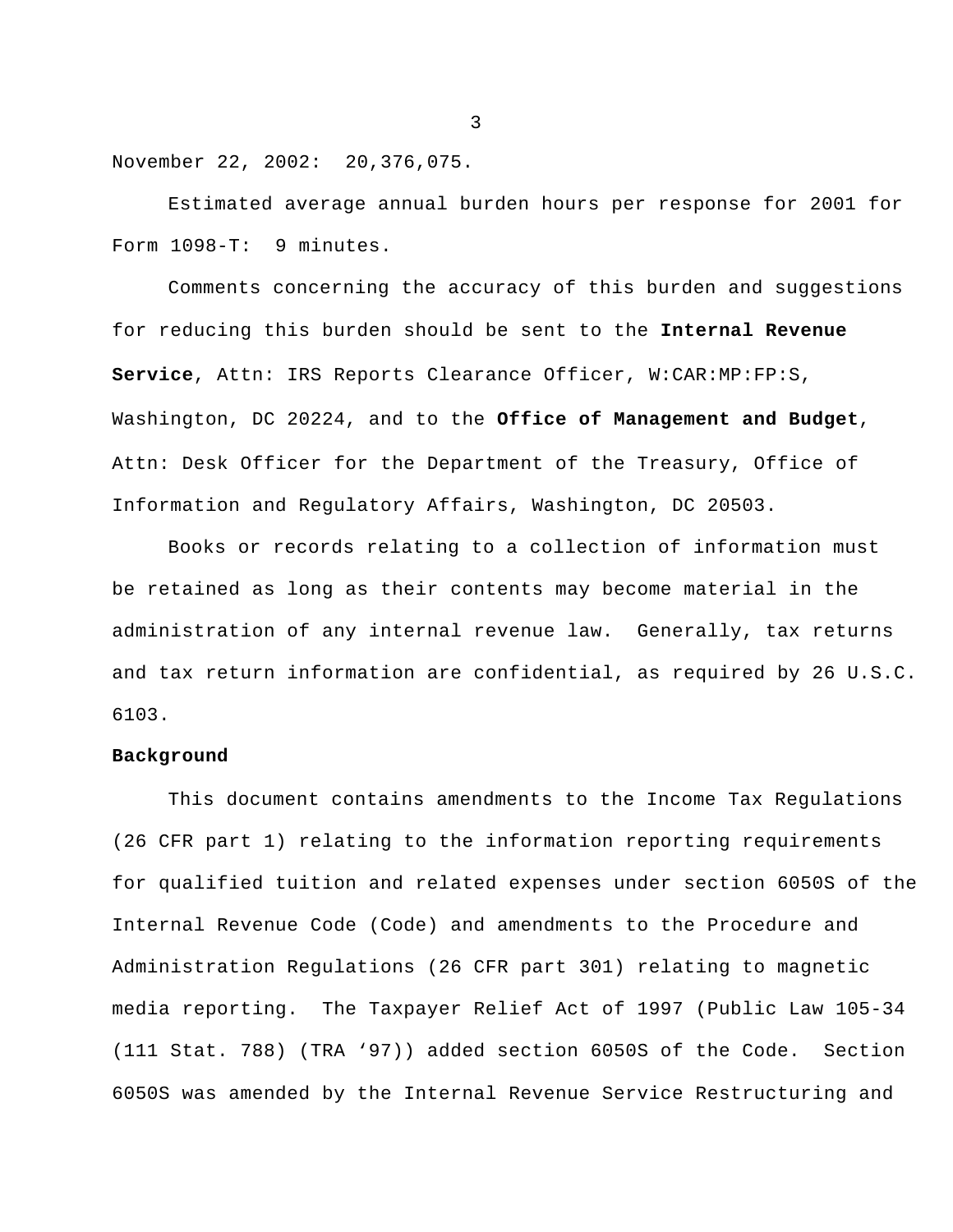Reform Act of 1998 (Public Law 105-206 (112 Stat. 685) (RRA '98)), and Public Law 107-131 (115 Stat. 2410). In general, section 6050S requires any eligible educational institution (institution) to file information returns and to furnish written information statements to assist taxpayers and the Internal Revenue Service (IRS) in determining the amount of qualified tuition and related expenses (qualified expenses) for which an education tax credit is allowable under section 25A (as well as other tax benefits for higher education expenses). See H.R. Conf. Rept. No. 599, 105<sup>th</sup> Cong., 2d Sess., pp. 319-320 (1998).

As provided by Public Law 107-131, for calendar years beginning after December 31, 2002, institutions may elect to report either the aggregate amount of payments received, or the aggregate amount billed, for qualified expenses during the calendar year with respect to individuals enrolled for any academic period. Institutions must report separately adjustments (i.e., refunds of payments or reductions in charges) made during the calendar year to payments received, or amounts billed, for qualified expenses that were reported in a prior calendar year. In addition, institutions must report the aggregate amount of scholarships or grants received for an individual's costs of attendance that the institution administered and processed during the calendar year. Institutions must report separately adjustments (i.e., refunds or reductions) made during the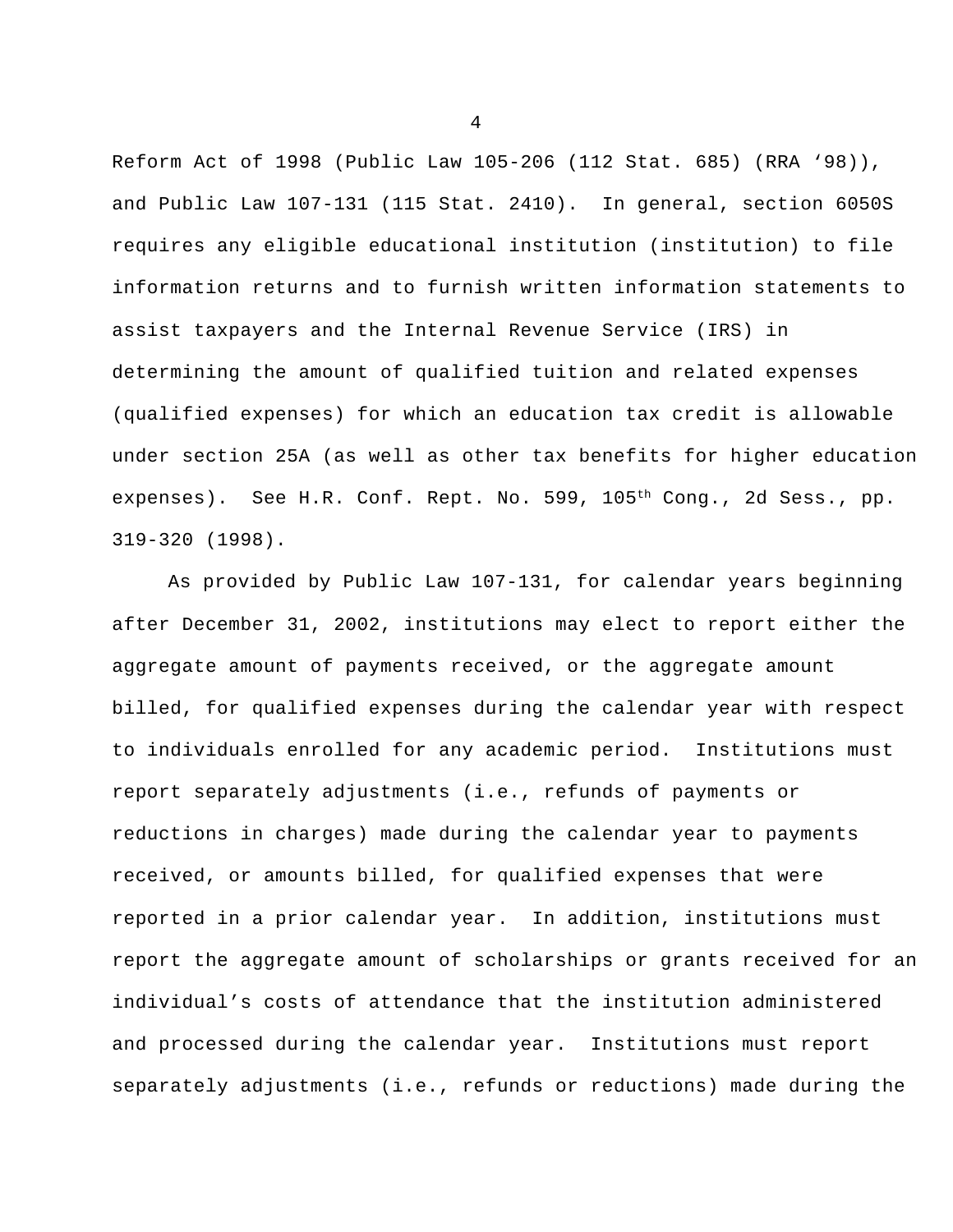calendar year to scholarships that were reported in a prior calendar year.

In addition, section 6050S requires any person engaged in a trade or business of making payments to any individual under an insurance agreement as reimbursements or refunds of qualified expenses (an insurer) to file information returns and to furnish written information statements.

A notice of proposed rulemaking under section 6050S (REG-105316-98) was published in the **Federal Register** (65 FR 37728) on June 16, 2000 (the 2000 proposed regulations). The 2000 proposed regulations relating to the information reporting requirements for institutions and insurers were withdrawn and a new notice of proposed rulemaking (REG-161424-01) was published in the **Federal Register** (67 FR 20923) on April 29, 2002 (the 2002 proposed regulations). No request for a public hearing was received on the 2002 proposed regulations. The IRS received written and electronic comments responding to the 2002 notice of proposed rulemaking. After consideration of all the comments, the 2002 proposed regulations are adopted as amended by this Treasury decision. The revisions are discussed below.

### **Explanation of Provisions and Summary of Comments**

# 1. Information Reporting Relating to Qualified Tuition and Related Expenses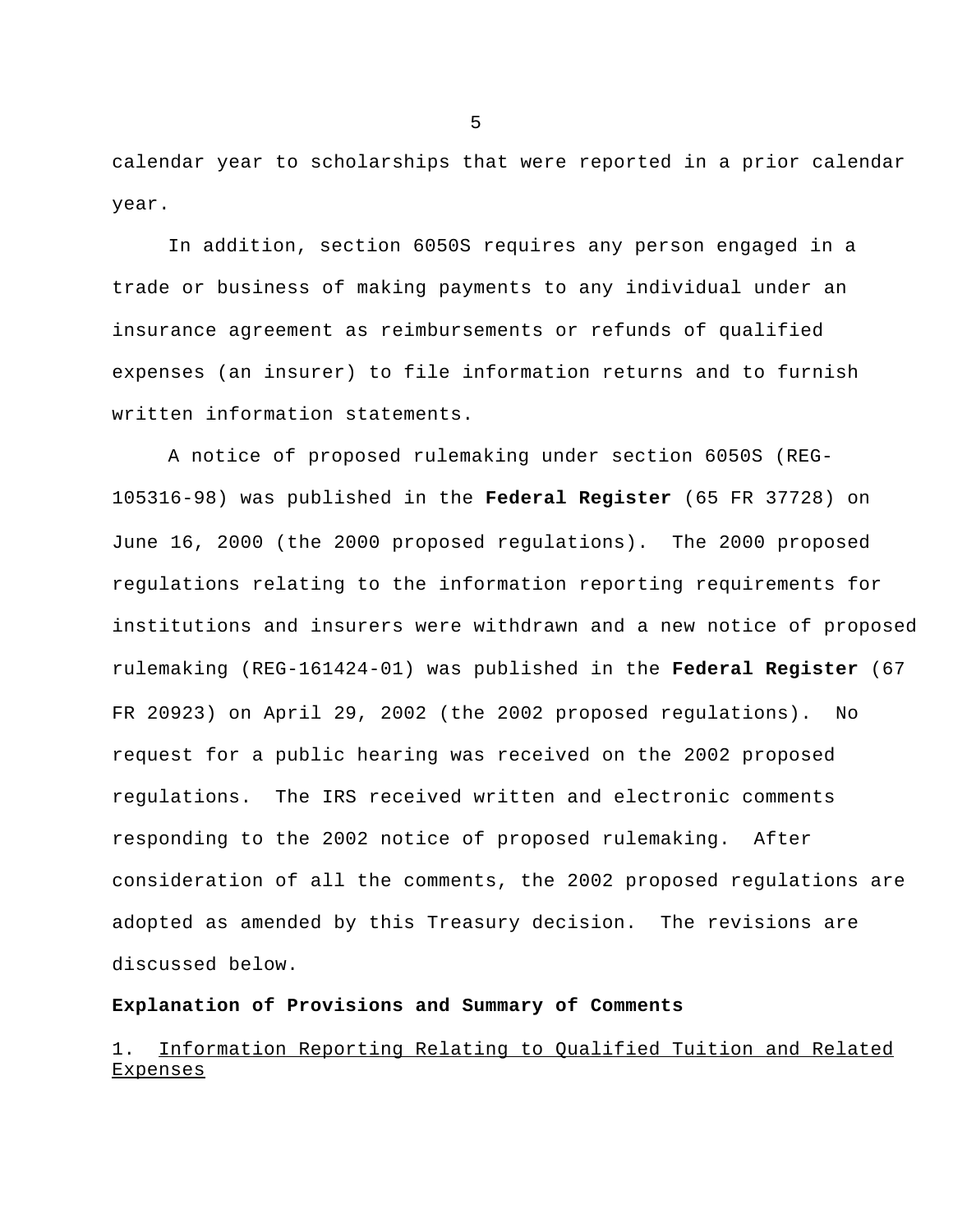## A. Required reporting and exceptions to reporting

#### (i) Reporting Based on Academic Year vs. Calendar Year

One commentator to the 2002 proposed regulations requested that institutions be allowed to report financial data based on an academic year, and not based on a calendar year. Section 6050S requires institutions to report on a calendar year in order to assist taxpayers in calculating the education tax credit that is allowable for qualified expenses paid during a calendar year. Therefore, the final regulations do not adopt this recommendation.

## (ii) Exception for Noncredit Courses

The 2002 proposed regulations provide an exception to reporting for any student who is enrolled during the calendar year only in courses for which no academic credit is offered. Several commentators to the 2002 proposed regulations requested that if a student is enrolled both in courses for which academic credit is offered (e.g., courses in a postsecondary degree program) and courses for which no academic credit is offered (e.g., courses in a continuing education program), institutions should be required to report only the courses for which academic credit is offered. The commentators suggested that the exception to reporting should be based on the category of courses, not the category of students. The commentators explained that institutions maintain separate databases for credit courses and noncredit courses and that it would create a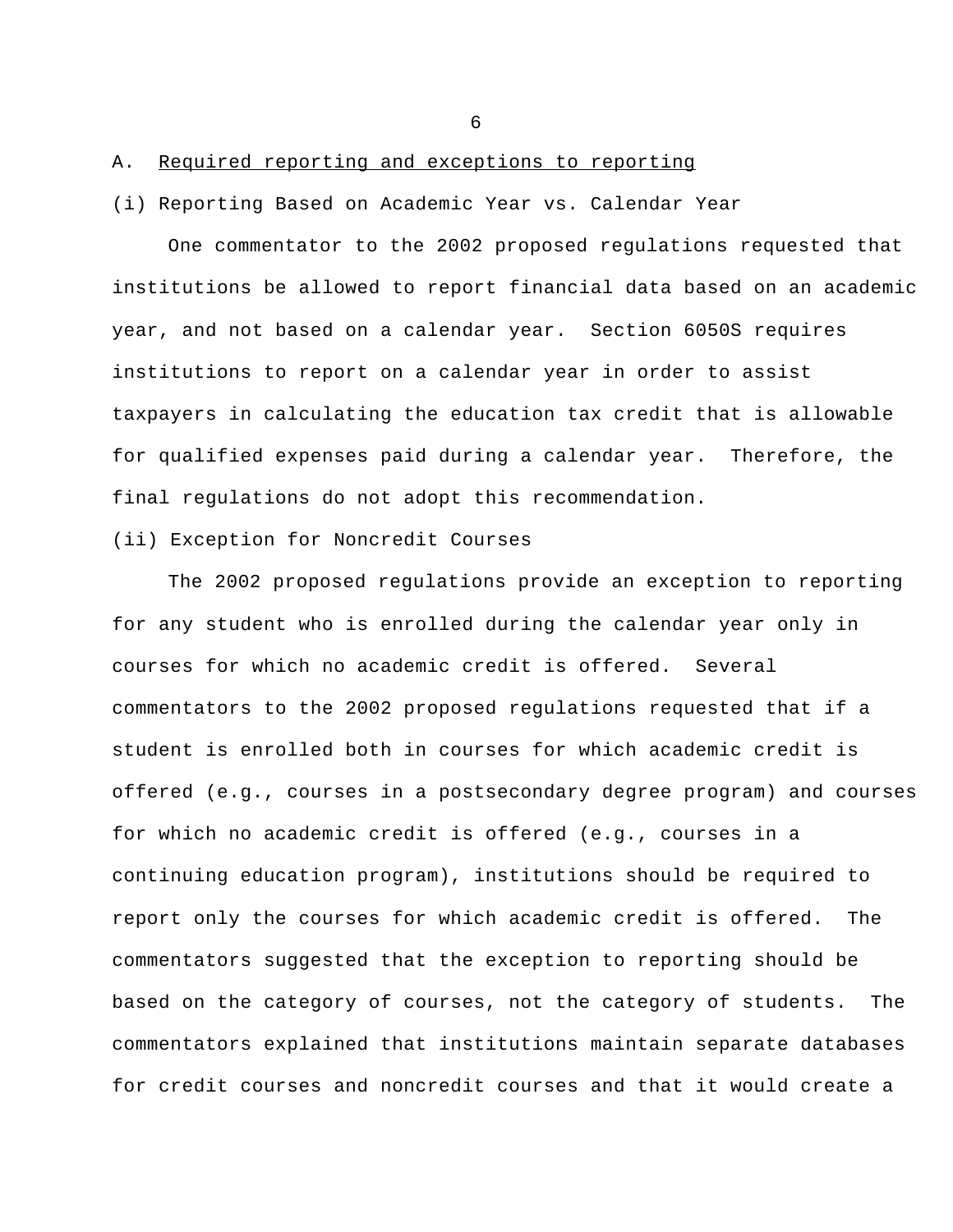substantial hardship if institutions were required to report for both credit courses and noncredit courses. In response to these comments, and because under section 25A and the regulations thereunder a student enrolled in a postsecondary degree program is not eligible to claim a Hope Scholarship Credit (and may not be eligible to claim a Lifetime Learning Credit) for noncredit courses, the final regulations adopt this recommendation. Accordingly, the final regulations provide that institutions are not required to report with respect to courses for which no academic credit is offered by the institution, even if the student is enrolled in a degree program. (iii) No Exception for Small Amounts of Qualified Tuition and Related Expenses

One commentator to the 2002 proposed regulations requested that the regulations provide an exception to reporting for qualified expenses of \$100 or less. The limited exceptions to required reporting are based on the fact that certain categories of students may not be eligible to claim the education tax credit and that certain payments may not be taken into account in calculating the amounts paid for qualified expenses for which an education tax credit is allowable. An exception to reporting for small amounts of qualified expenses has no relationship to whether an education tax credit is allowable for amounts paid for qualified expenses. Therefore, the final regulations do not adopt this recommendation. (iv) Exception for Students Whose Qualified Expenses Are Covered by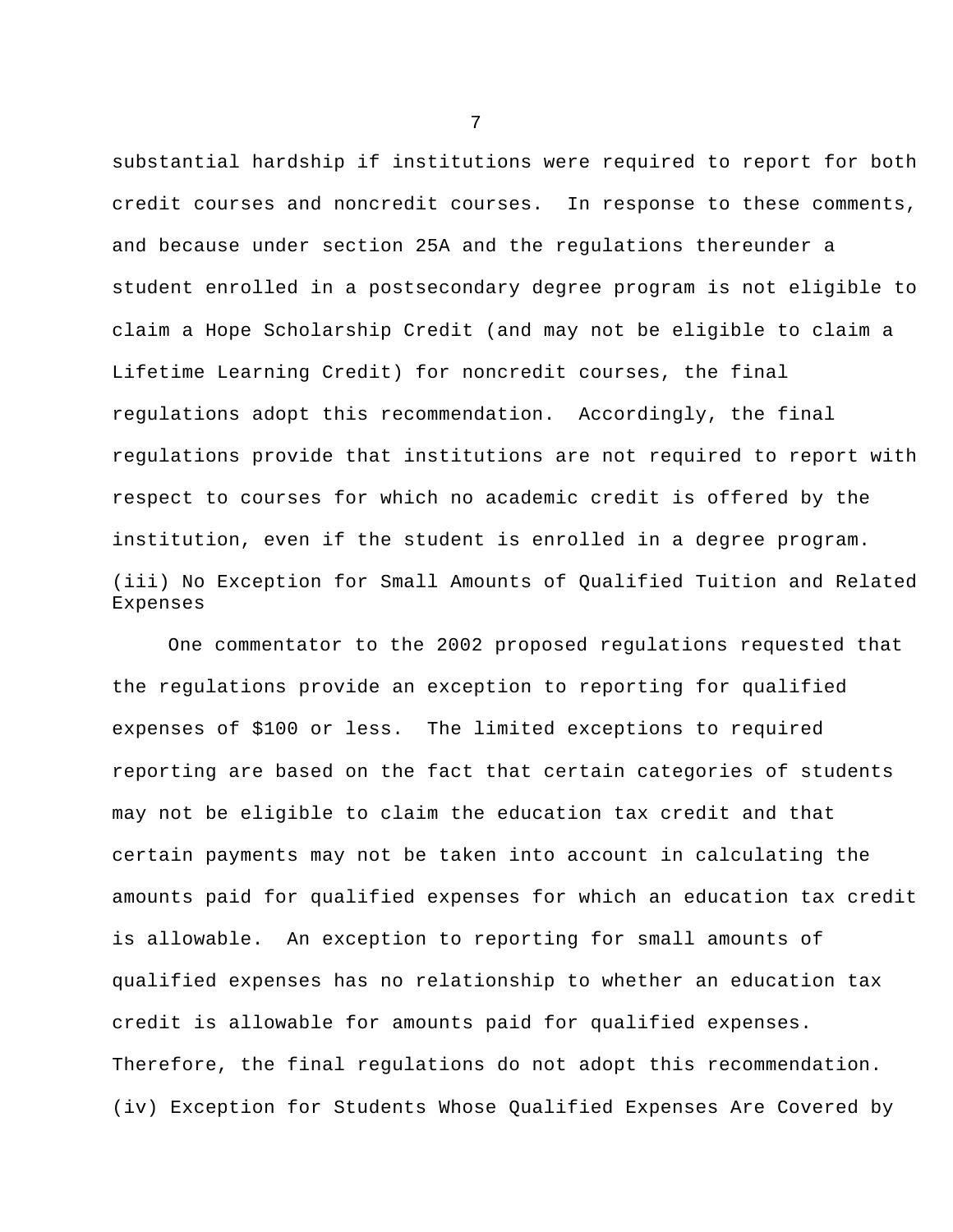Formal Billing Arrangement

The 2002 proposed regulations provide an exception to reporting for any student whose qualified expenses are paid by the student's employer through a formal billing arrangement under which the employer's employees attend the institution, the institution bills only the employer, and the institution does not maintain a separate account for any employee/student. Several commentators to the 2002 proposed regulations requested that this exception be expanded to include formal billing arrangements between institutions and other third party payors, such as the Veterans' Administration, U.S. Armed Forces, and other governmental and private organizations.

Under section 25A and the regulations thereunder, a taxpayer cannot claim the education tax credit for educational expenses paid with amounts that are excludable from gross income. Educational expenses paid through a formal billing arrangement between an institution and a governmental entity, such as the Veterans' Administration, often are excludable from the gross income of the individual student. Therefore, the final regulations expand the exception to cover formal billing arrangements between an institution and a governmental entity under which the institution bills only the governmental entity and does not maintain a separate account with respect to any individual student. In addition, the final regulations authorize the Commissioner to designate additional types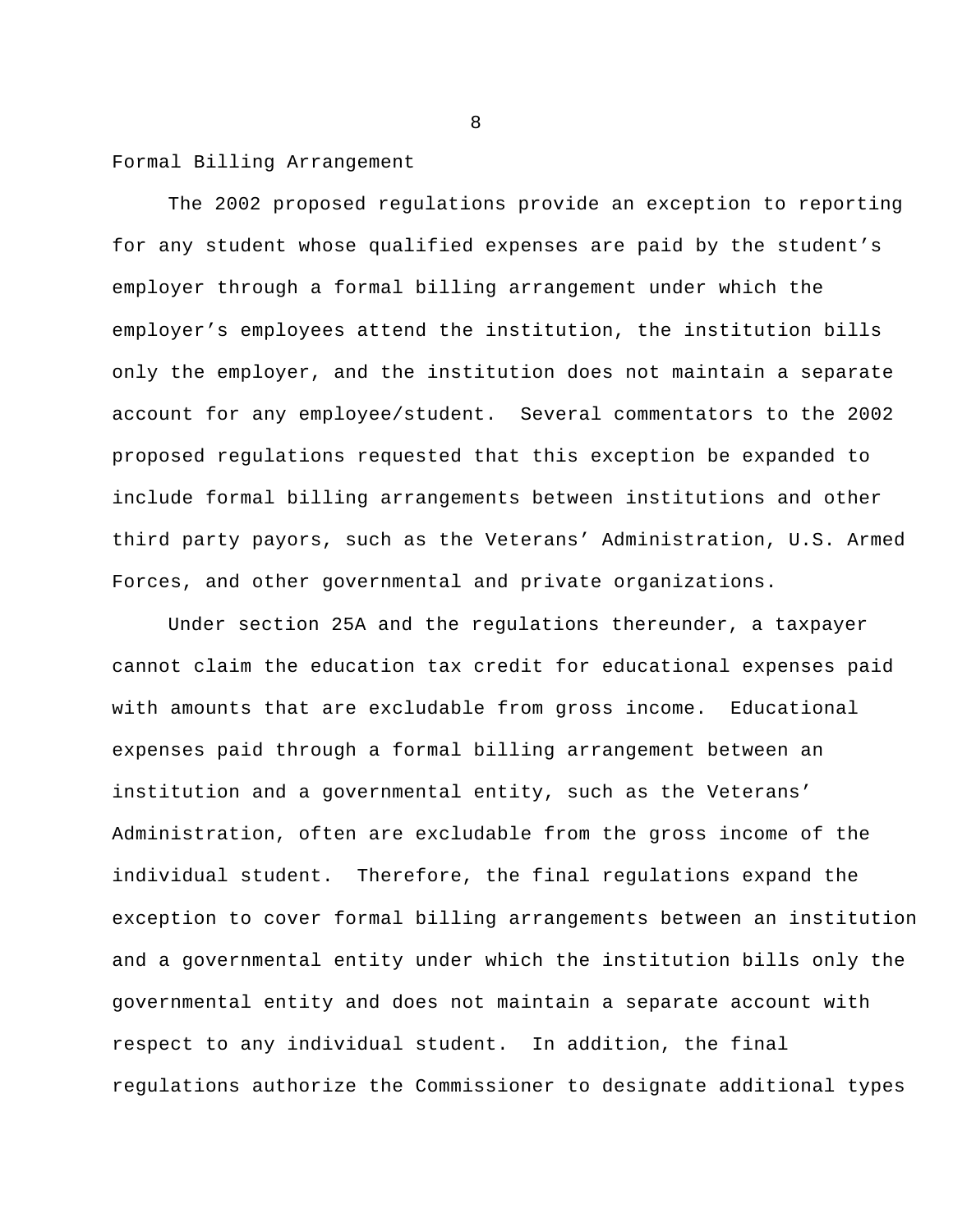of formal billing arrangements for which no reporting will be required. It is anticipated that any additional formal billing arrangements designated by the Commissioner will be limited to situations in which the individual students generally would not be eligible to claim an education tax credit with respect to the payments made by the institutional third party payor.

(v) Family Educational Rights and Privacy Act and Optional Reporting

The U.S. Department of Education has previously determined that reporting under section 6050S does not violate the Family Educational Rights and Privacy Act (FERPA) (20 U.S.C. section 1232g). Several commentators to the 2002 proposed regulations requested clarification as to whether an institution that chooses to report on all students under section 6050S, even if the regulations provide an exception to required reporting, would violate FERPA. After the 2002 proposed regulations were issued, the Treasury Department asked the Department of Education to consider whether its earlier determination would extend to an institution that chooses to report on students otherwise covered by an exception to required reporting. The Department of Education has recently determined that an institution will not violate FERPA if it chooses to report information on all students in accordance with section 6050S, even if the regulations provide an exception to required reporting.

B. Required information for institutions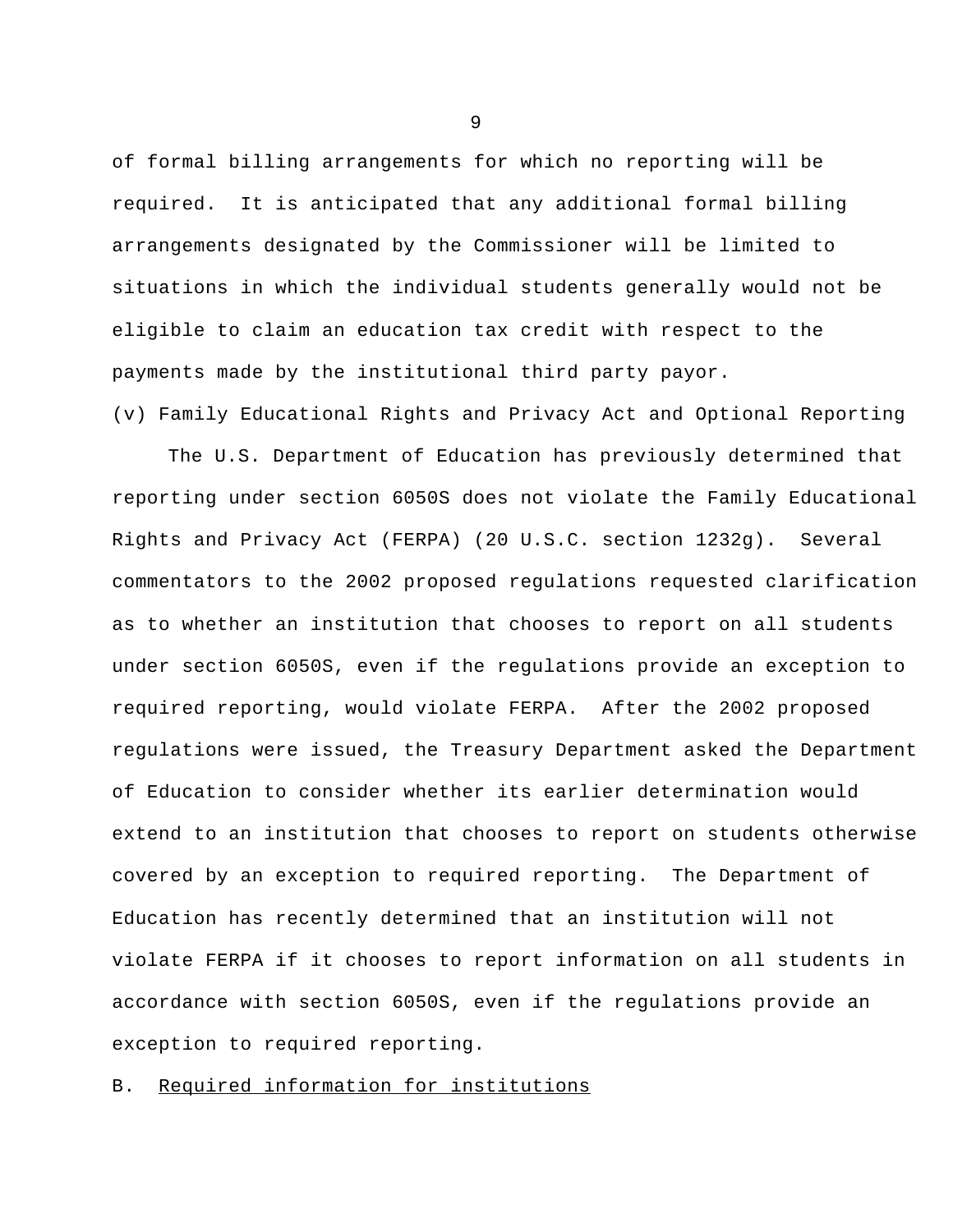(i) Reporting Amounts Billed in One Year That Relate to an Academic Period that Begins During the First Three Months of the Next Year

Several commentators to the 2002 proposed regulations requested that the final regulations eliminate the requirement that institutions indicate that amounts reported as billed in one calendar year relate to qualified expenses for an academic period that begins during the first three months of the next calendar year. The commentators explained that most institutions bill late in one calendar year for the qualified expenses that relate to an academic period that begins in the first three months of the next calendar year. The commentators questioned the usefulness of this information.

Under section 25A and the regulations thereunder, the education tax credit is allowable only for amounts actually paid during the calendar year for an academic period that begins during the same calendar year or during the first three months of the next calendar year. Therefore, there may be situations where an institution reports amounts billed for qualified expenses in one calendar year that relate to an academic period that begins during the first three months of the next calendar year, and the taxpayer pays the qualified expenses in the next calendar year. In this situation, the taxpayer and the IRS should be advised that the amounts reported as billed during a calendar year may not be amounts for which the taxpayer may claim the education tax credit for that year. Therefore, the final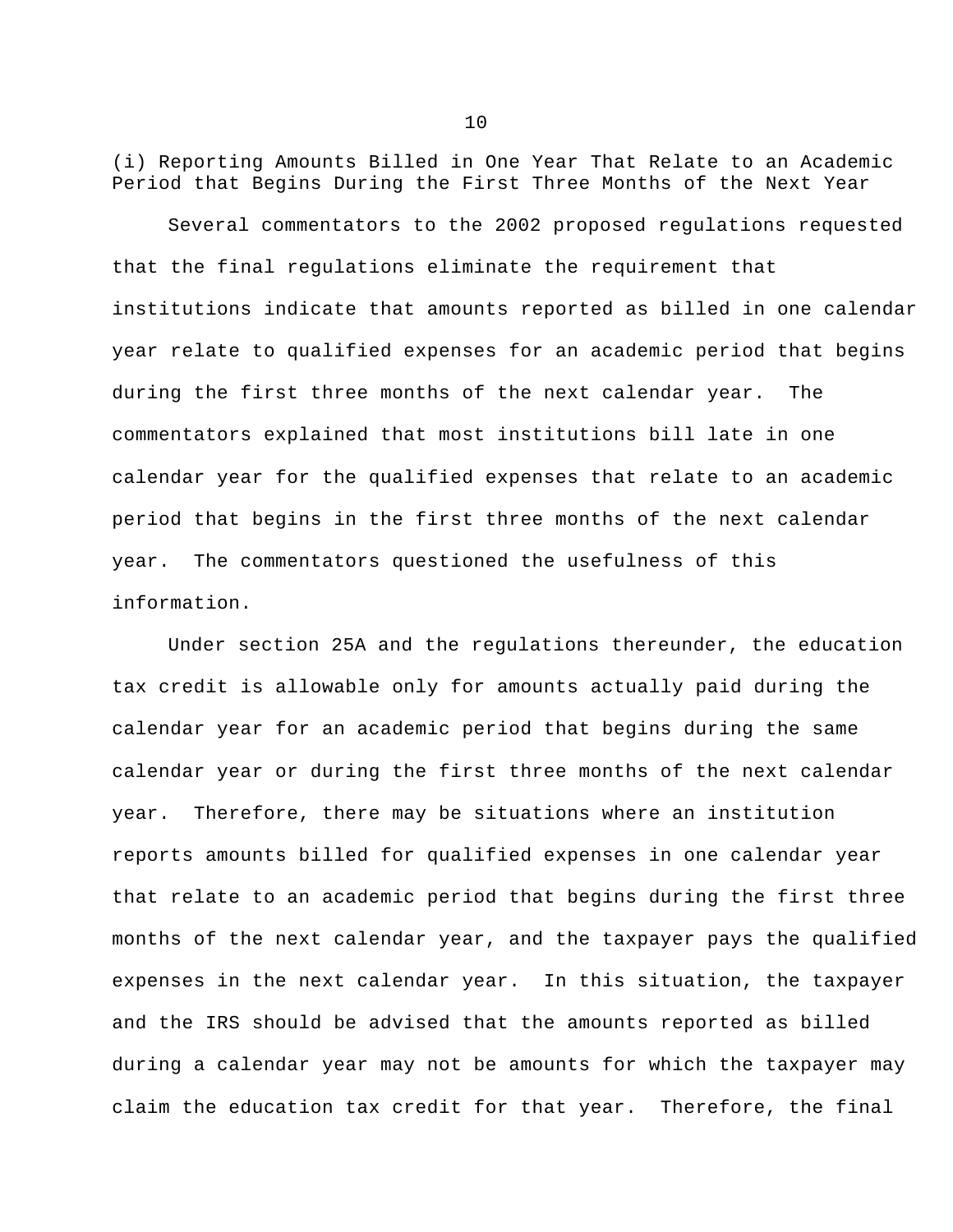regulations do not adopt this recommendation.

(ii) Reporting Requirements for Increases to Charges for Qualified Expenses and Grants Reported for a Prior Calendar Year

One commentator requested clarification as to whether the 2002 proposed regulations purposely did not require separate reporting for increases to charges for qualified expenses and grants reported by the institution for a prior calendar year. The amendments to section 6050S by Public Law 107-131 require institutions to report the aggregate amount of charges for qualified expenses and the aggregate amount of grants administered and processed during the calendar year. These aggregate amounts would include any increases in charges for qualified expenses that relate to a prior year and any increases in grants that relate to a prior year. Therefore, no separate reporting is required for increases to charges for qualified expenses and grants that relate to a prior year.

(iii) Information Contact

The 2002 proposed regulations require institutions and insurers to include on the information statement furnished to the student the name, address, and phone number of the office or department within the institution or insurer that is the information contact. Several commentators requested that the regulations be revised to allow third party service providers that file information returns on behalf of the institutions or the insurers, as well as a third party call centers, to be designated as the information contact. Consistent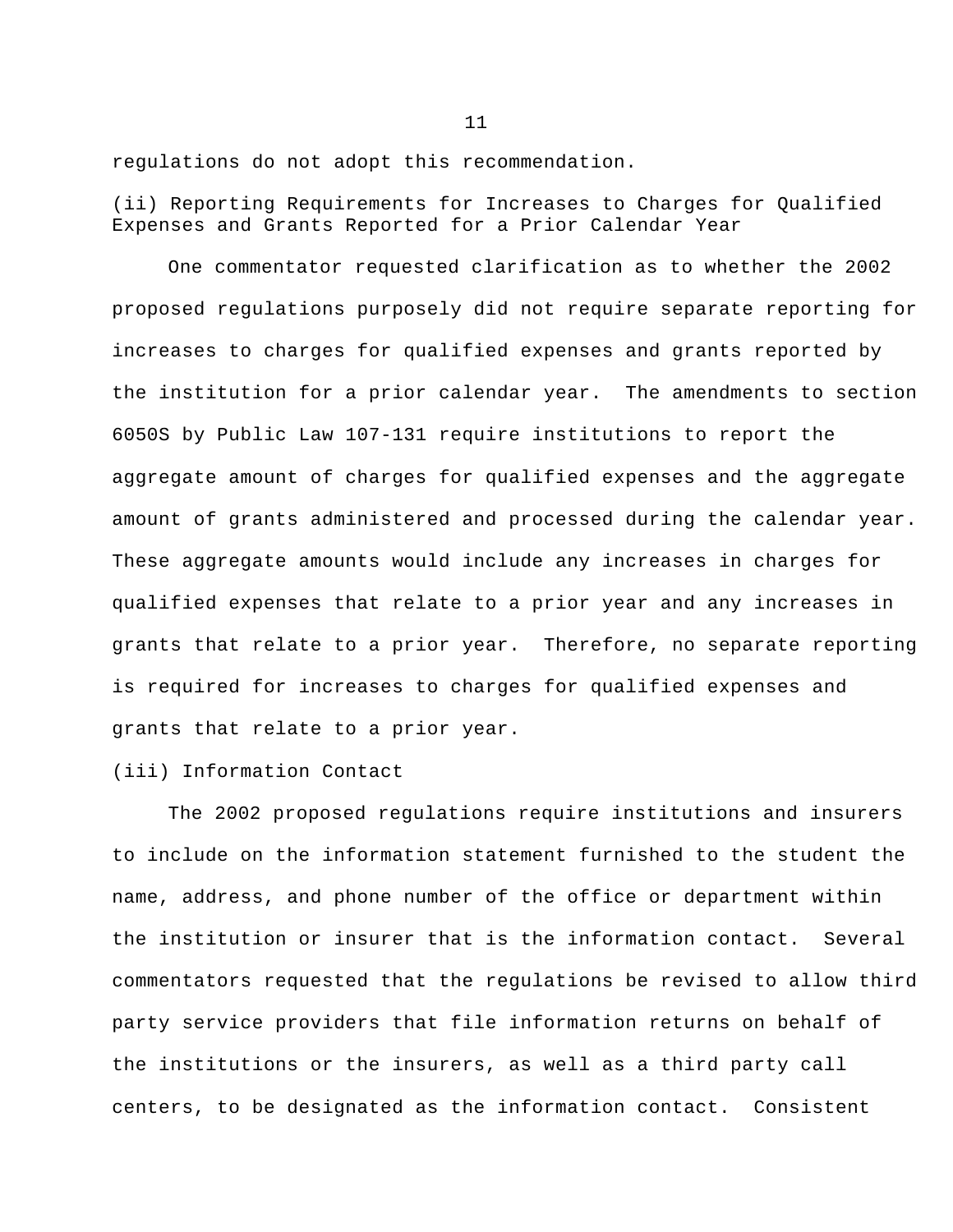with section 6050S(d)(1), the final regulations require institutions and insurers to include the name, address, and phone number of the information contact of the person required to file the information return. This provision does not preclude any institution or insurer that is required to file an information return from including, in addition to its own name, address, and phone number, the name, address, and phone number of a third party service provider.

#### C. Information reporting penalties

### (i) Filing Information Returns with Missing TINs

Several commentators to the 2002 proposed regulations requested that institutions not be required to file information returns and to furnish information statements for students who refuse to provide their TINs. Information returns and information statements with missing TINs are useful to both the IRS and the taxpayer in verifying the amount of any allowable education tax credit (as well as other tax benefits for higher education expenses). Therefore, the final regulations do not adopt this recommendation.

### 2. Requirement to File Information Returns on Magnetic Media

The final regulations amend the regulations under section 6011(e) to require institutions and insurers who are required to file 250 or more Forms 1098-T, "Tuition Statement," to file on magnetic media.

### **Special Analyses**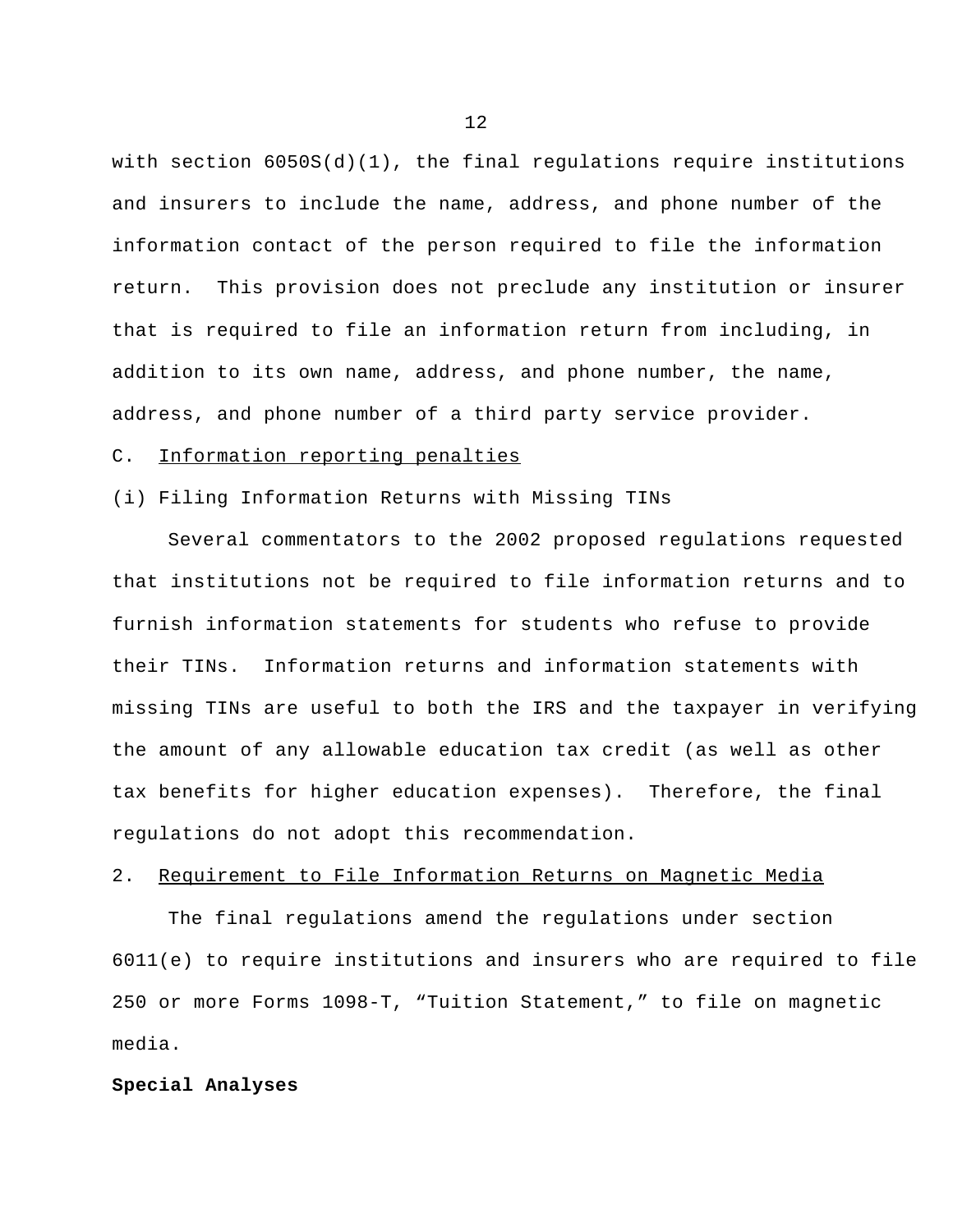It has been determined that this Treasury decision is not a significant regulatory action as defined in Executive Order 12866. Therefore, a regulatory assessment is not required. It has also been determined that section 553(b) of the Administrative Procedure Act (5 U.S.C. chapter 5) does not apply to these regulations. A final regulatory flexibility analysis has been prepared for the collection of information in this Treasury decision. This analysis is set forth in this preamble under the heading "Final Regulatory Flexibility Analysis." Pursuant to section 7805(f) of the Code, the proposed regulations preceding these regulations were submitted to the Chief Counsel for Advocacy of the Small Business Administration for comment on its impact on small business.

### **Final Regulatory Flexibility Analysis**

The collection of information contained in §1.6050S-1 is needed to assist the IRS and taxpayers in determining the amount of any education tax credit allowable under section 25A (as well as other tax benefits for higher education expenses). The objectives of these final regulations are to provide uniform, practicable, and administrable rules under section 6050S. The types of small entities to which the regulations may apply are small eligible educational institutions (such as colleges and universities) and certain insurers who reimburse educational expenses.

There are no known Federal rules that duplicate, overlap, or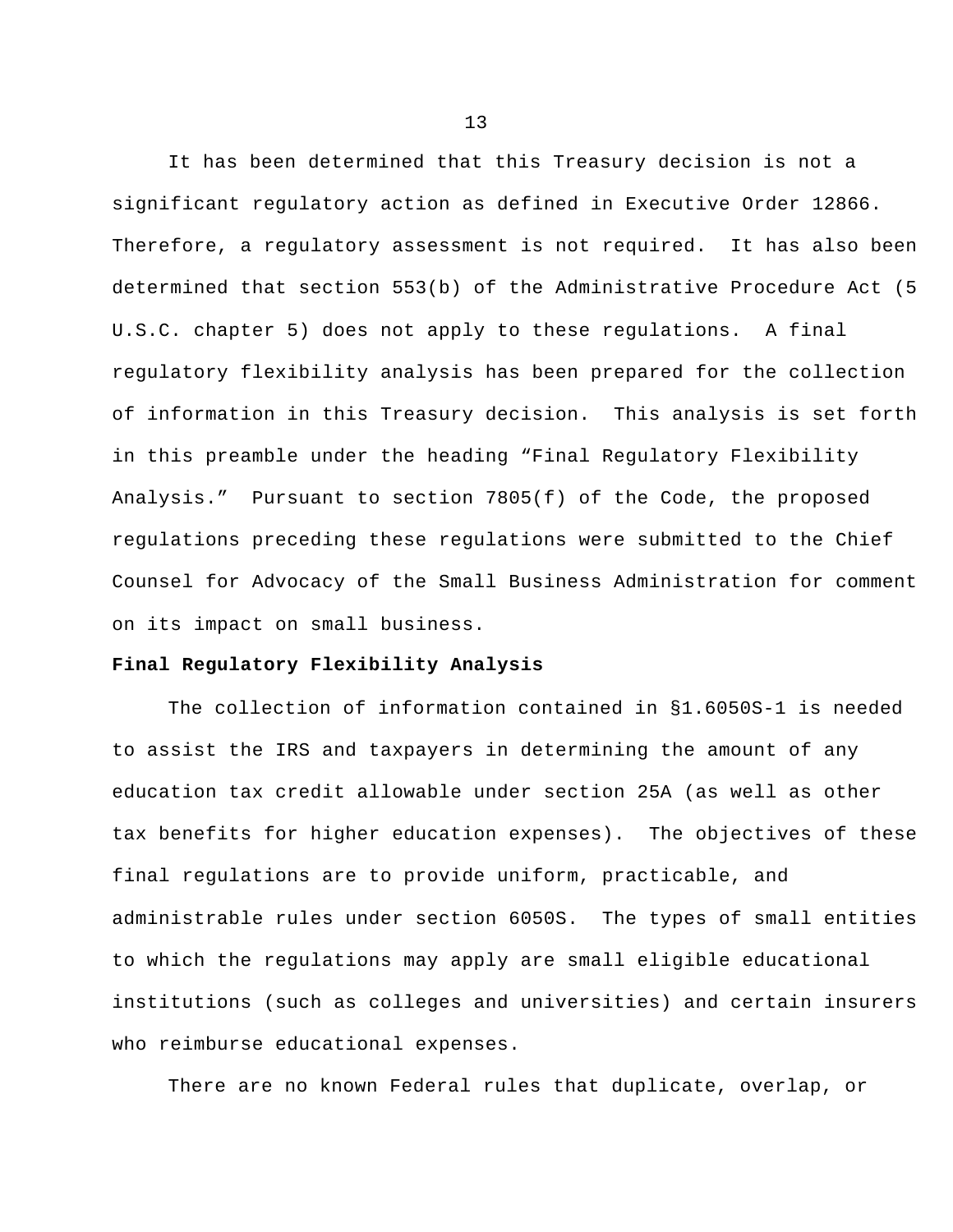conflict with these regulations. The regulations are considered to have the least economic impact on small entities of all alternatives considered.

Moreover, the regulations requiring filing Forms 1098-T on magnetic media impose no additional reporting or record keeping and only prescribe the method of filing information returns that are already required to be filed. Further, these regulations are consistent with the statutory requirement that an institution or insurer is not required to file Forms 1098-T on magnetic media unless required to file at least 250 or more returns during the year. Finally, the economic impact caused by requiring Forms 1098-T on magnetic media should be minimal because most institutions' or insurers' operations are computerized. Even if their operations are not computerized, the incremental cost of magnetic media reporting should be minimal in most cases because of the availability of computer service bureaus. In addition, the existing regulations under section 6011(e) provide that the IRS may waive the magnetic media filing requirements on a showing of hardship. The waiver authority will be exercised so as not to unduly burden institutions and insurers lacking both the necessary data processing facilities and access at a reasonable cost to computer service bureaus.

## **Drafting Information**

The principal author of the regulations is Tonya Christianson,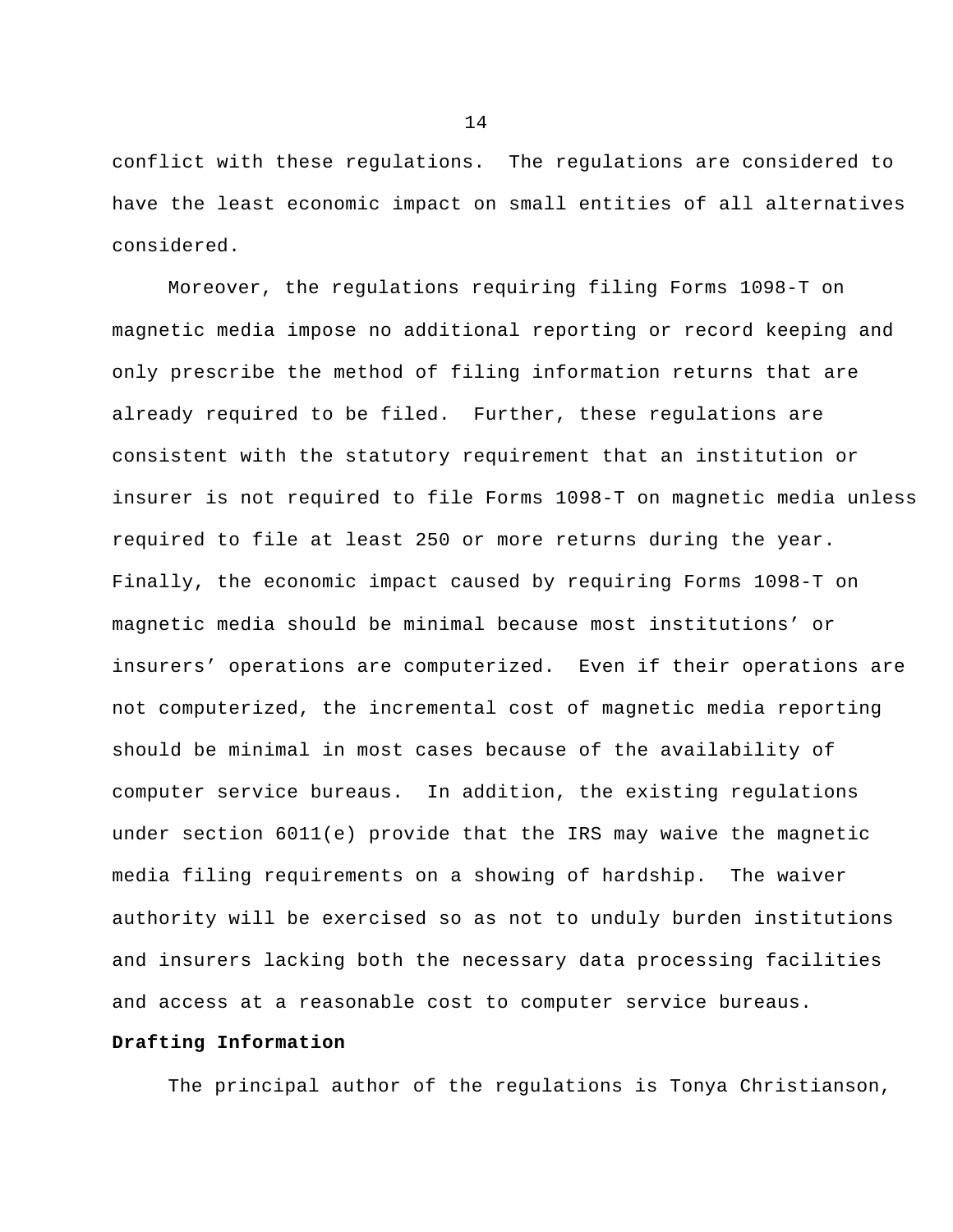Office of Associate Chief Counsel (Procedure and Administration), Administrative Provisions and Judicial Practice Division. However, other personnel from the IRS and the Treasury Department participated in the development of the regulations.

#### **List of Subjects**

#### 26 CFR Part 1

Income tax, Reporting and record keeping requirements.

#### 26 CFR Part 301

Employment tax, Estate tax, Excise tax, Gift tax, Income tax, Penalties, Reporting and record keeping requirements.

## 26 CFR Part 602

Reporting and recordkeeping.

### **Adoption of Amendments to the Regulations**

Accordingly, 26 CFR parts 1, 301, and 602 are amended as follows:

PART 1--INCOME TAX

Paragraph 1. The authority citation for part 1 is amended by adding an entry in numerical order to read in part as follows:

Authority: 26 U.S.C. 7805 \* \* \*

Section 1.6050S-1 also issued under section 26 U.S.C.

 $6050S(q)$ .\* \* \*

Par. 2. Section 1.6050S-0 is amended by revising the introductory language and adding new entries for §1.6050S-1 to read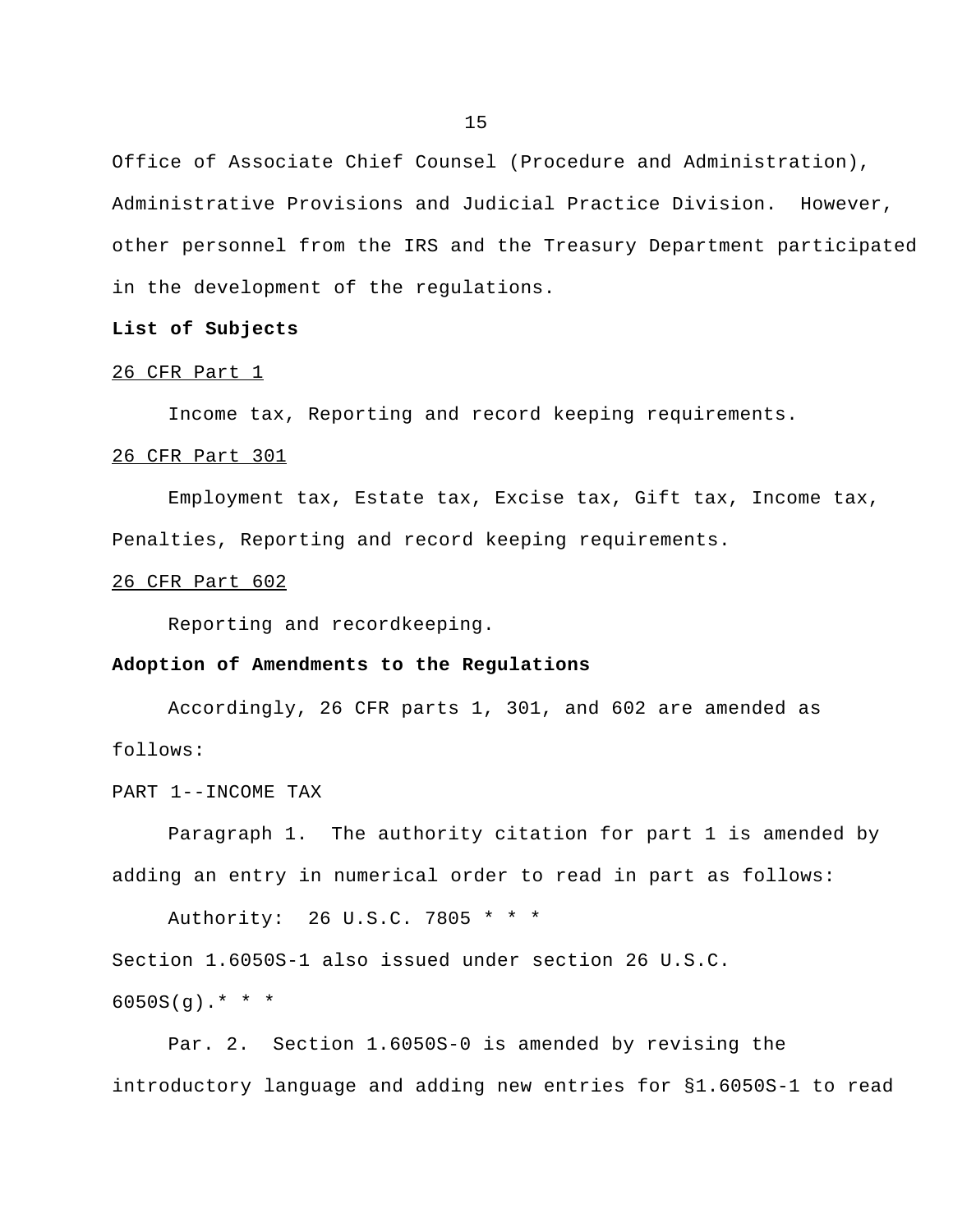as follows:

## §1.6050S-0 Table of contents

This section lists captions contained in §§1.6050S-1, 1.6050S-2T, 1.6050S-3, and 1.6050S-4T.

## §1.6050S-1 Information reporting for qualified tuition and related expenses.

(a) Information reporting requirement.

(1) In general.

(2) Exceptions.

(i) No reporting by institutions or insurers for nonresident alien individuals.

(ii) No reporting by institutions for noncredit courses.

(A) In general.

(B) Academic credit defined.

(C) Example.

(iii) No reporting by institutions for individuals whose qualified tuition and related expenses are waived or are paid with scholarships.

(iv) No reporting by institutions for individuals whose qualified tuition and related expenses are covered by a formal billing arrangement.

(A) In general.

(B) Formal billing arrangement defined.

(b) Requirement to file return.

(1) In general.

(2) Information reporting requirements for institutions that elect to report payments received for qualified tuition and related expenses. (i) In general.

(ii) Information included on return.

(iii) Reportable amount of payments received for qualified tuition and related expenses during calendar year determined.

(iv) Separate reporting of reimbursements or refunds of payments of qualified tuition and related expenses that were reported for a prior calendar year.

(v) Payments received for qualified tuition and related expenses determined.

(vi) Reimbursements or refunds of payments for qualified tuition and related expenses determined.

(vii) Examples.

(3) Information reporting requirements for institutions that elect to report amounts billed for qualified tuition and related expenses. (i) In general.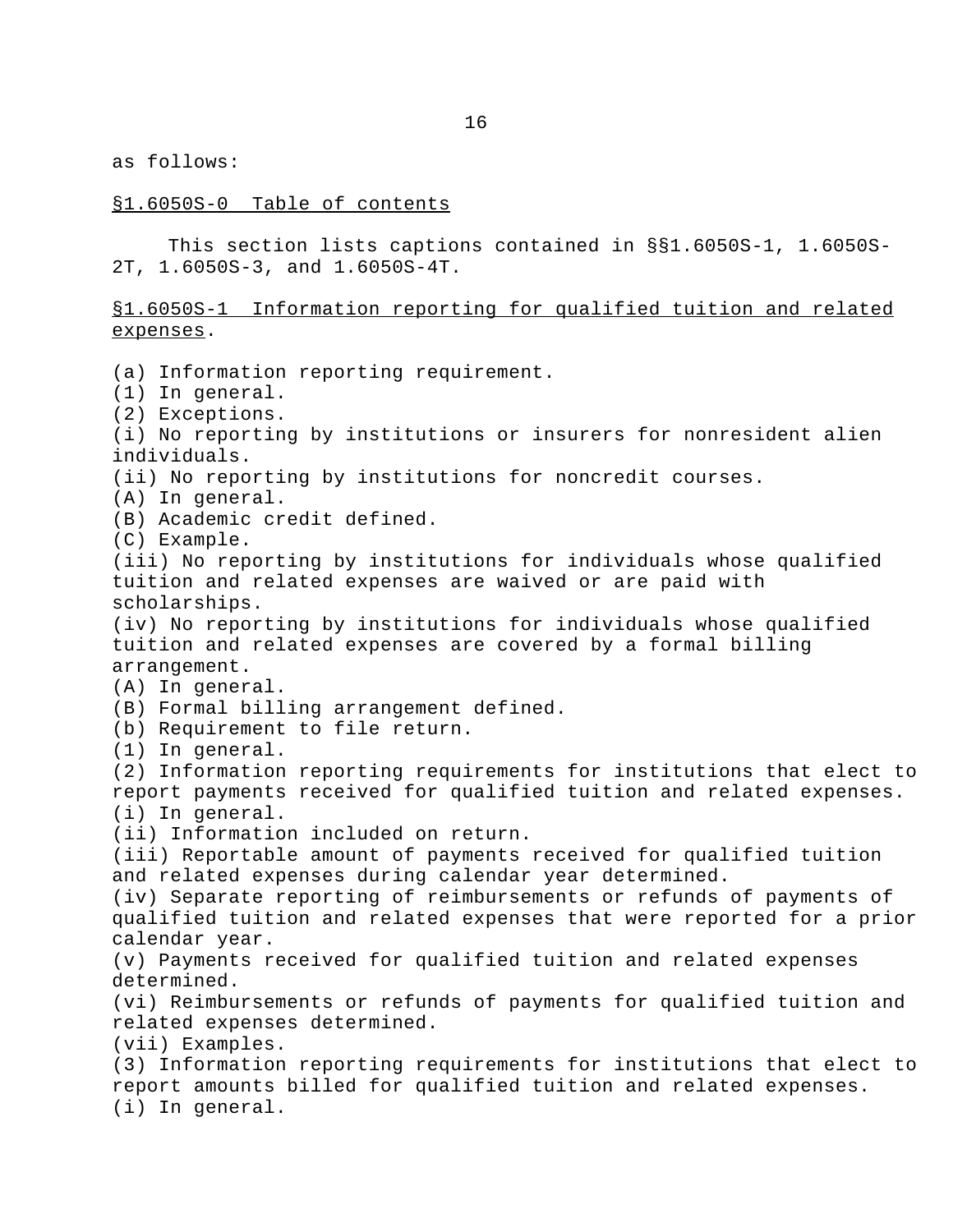(ii) Information included on return. (iii) Reportable amounts billed for qualified tuition and related expenses during calendar year determined. (iv) Separate reporting of reductions made to amounts billed for qualified tuition and related expenses that were reported for a prior calendar year. (v) Examples. (4) Requirements for insurers. (i) In general. (ii) Information included on return. (5) Time and place for filing return. (i) In general. (ii) Return for nonresident alien individual. (iii) Extensions of time. (6) Use of magnetic media. (c) Requirement to furnish statement. (1) In general. (2) Time and manner for furnishing statement. (i) In general. (ii) Statement to nonresident alien individual. (iii) Extensions of time. (3) Copy of Form 1098-T. (d) Special rules. (1) Enrollment determined. (2) Payments of qualified tuition and related expenses received or collected by one or more persons. (i) In general. (ii) Exception. (3) Governmental units. (e) Penalty provisions. (1) Failure to file correct returns. (2) Failure to furnish correct information statements. (3) Waiver of penalties for failures to include a correct TIN. (i) In general. (ii) Acting in a responsible manner. (iii) Manner of soliciting TIN. (4) Failure to furnish TIN. (f) Effective date. \* \* \* \* \* Par. 3. Section 1.6050S-1 is added to read as follows:

§1.6050S-1 Information reporting for qualified tuition and related

expenses.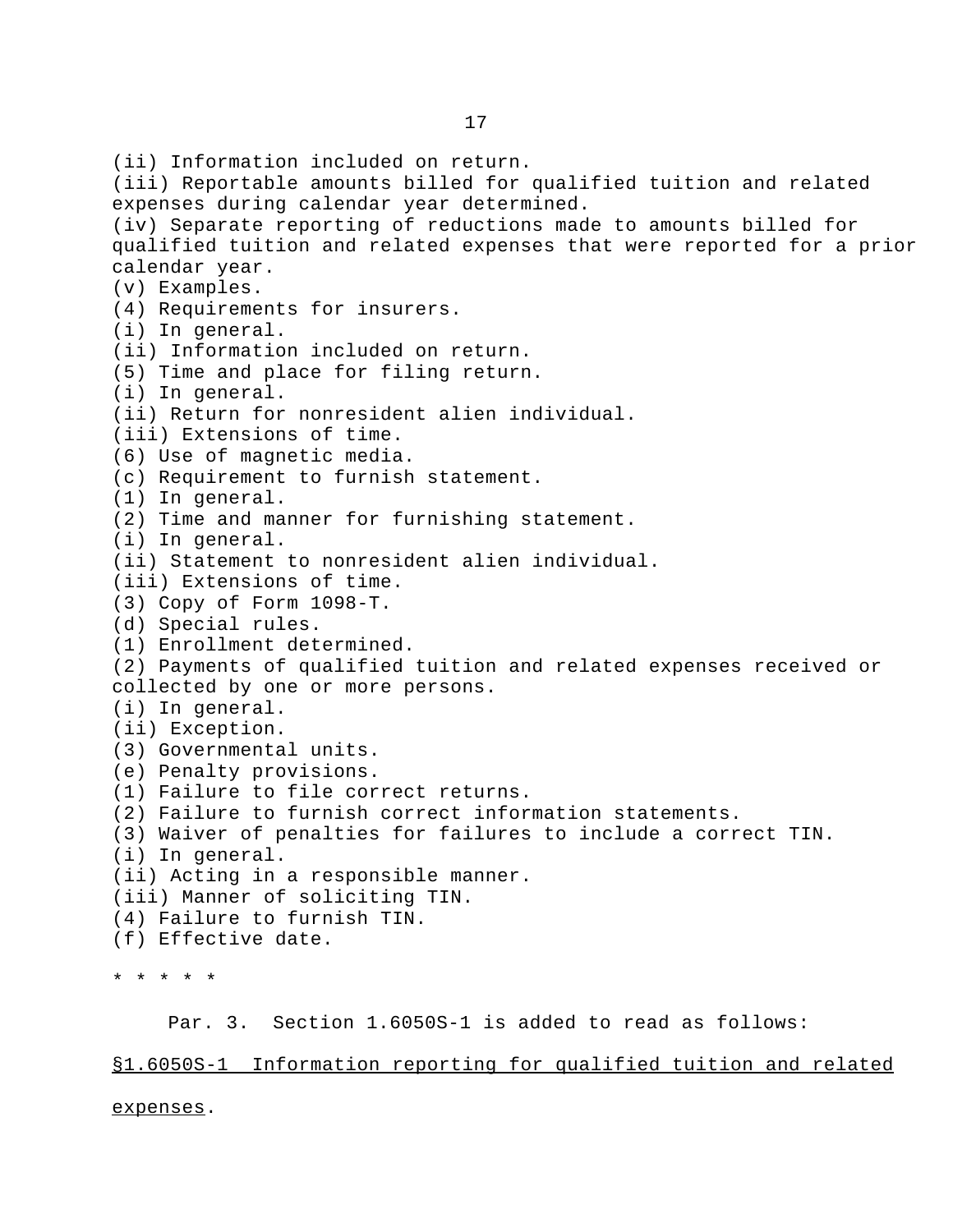(a) Information reporting requirement--(1) In general. Except as provided in paragraph (a)(2) of this section, any eligible educational institution (as defined in section 25A(f)(2) and the regulations thereunder)(an institution) that enrolls (as determined under paragraph  $(d)(1)$  of this section) any individual for any academic period (as defined in the regulations under section 25A), and any person that is engaged in a trade or business of making payments under an insurance arrangement as reimbursements or refunds (or other similar amounts) of qualified tuition and related expenses (as defined in section  $25A(f)(1)$  and the requlations thereunder)(an insurer) must--

(i) File an information return, as described in paragraph (b) of this section**,** with the Internal Revenue Service (IRS) with respect to each individual described in paragraph (b) of this section; and

(ii) Furnish a statement, as described in paragraph (c) of this section**,** to each individual described in paragraph (c) of this section.

(2) Exceptions--(i) No reporting by institution or insurer for nonresident alien individuals. The information reporting requirements of this section do not apply with respect to any individual who is a nonresident alien (as defined in section 7701(b) and §301.7701(b)-3 of this chapter) during the calendar year, unless the individual requests the institution or insurer to report. If a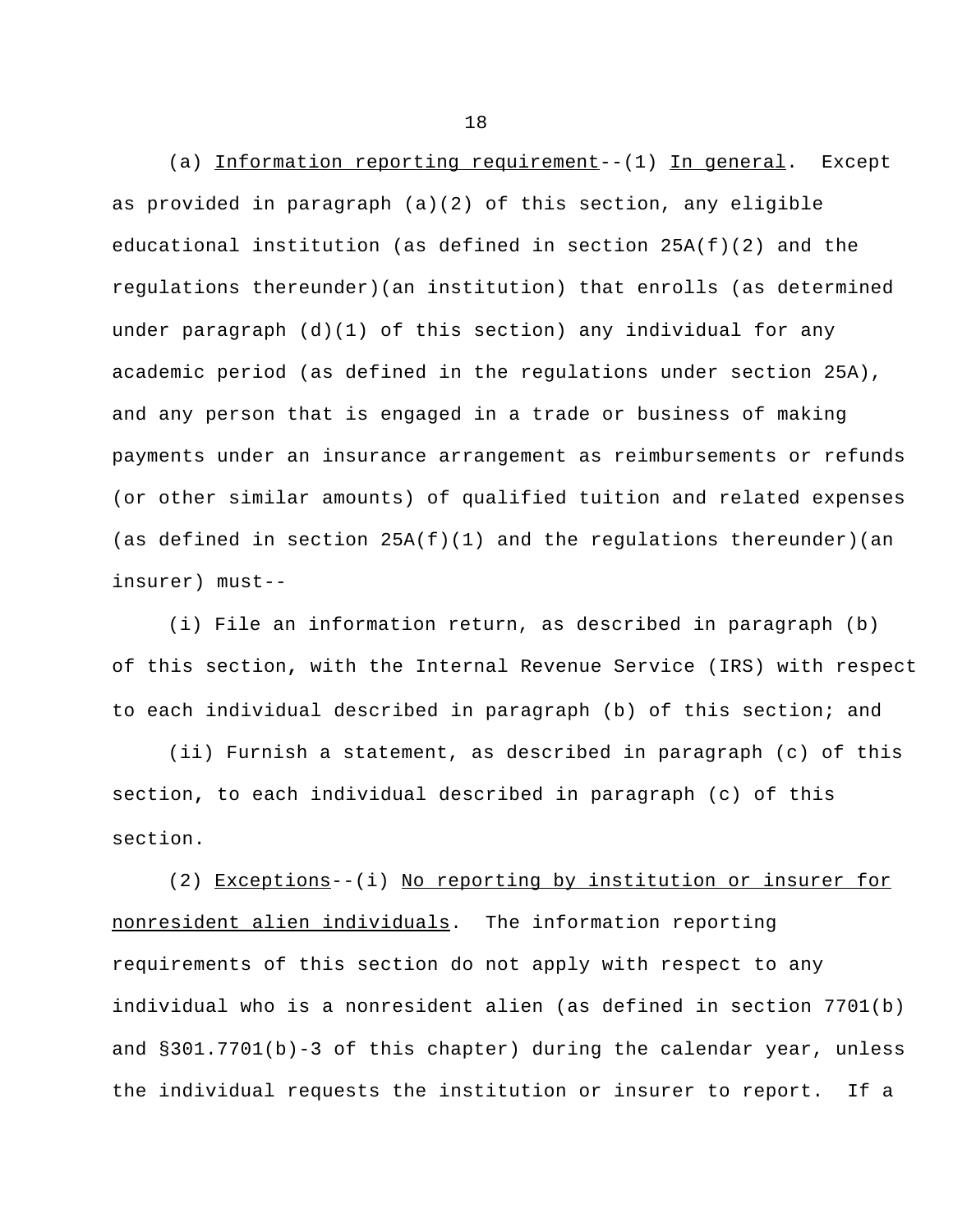nonresident alien individual requests an institution or insurer to report, the institution or insurer must comply with the requirements of this section for the calendar year with respect to which the request is made.

(ii) No reporting by institutions for noncredit courses--(A) In general. The information reporting requirements of this section do not apply with respect to any course for which no academic credit is offered by the institution.

(B) Academic credit defined. Academic credit means credit offered by an institution for the completion of course work leading toward a post-secondary degree, certificate, or other recognized post-secondary educational credential.

(C) Example. The following example illustrates the rules of this paragraph  $(a)(2)(ii)$ :

Example. Student A, a medical doctor, takes a course at University X's medical school. Student A takes the course to fulfill State Y's licensing requirement that medical doctors attend continuing medical education courses each year. Student A is not enrolled in a degree program at University X and takes the medical course through University X's continuing professional education division. University X does not offer credit toward a post-secondary degree on an academic transcript for the completion of the course but gives Student A a certificate of attendance upon completion. Under this paragraph  $(a)(2)(ii)$ , University X is not subject to the information reporting requirements of section 6050S and this section for the medical education course taken by Student A.

(iii) No reporting by institutions for individuals whose qualified tuition and related expenses are waived or are paid with scholarships. The information reporting requirements of this section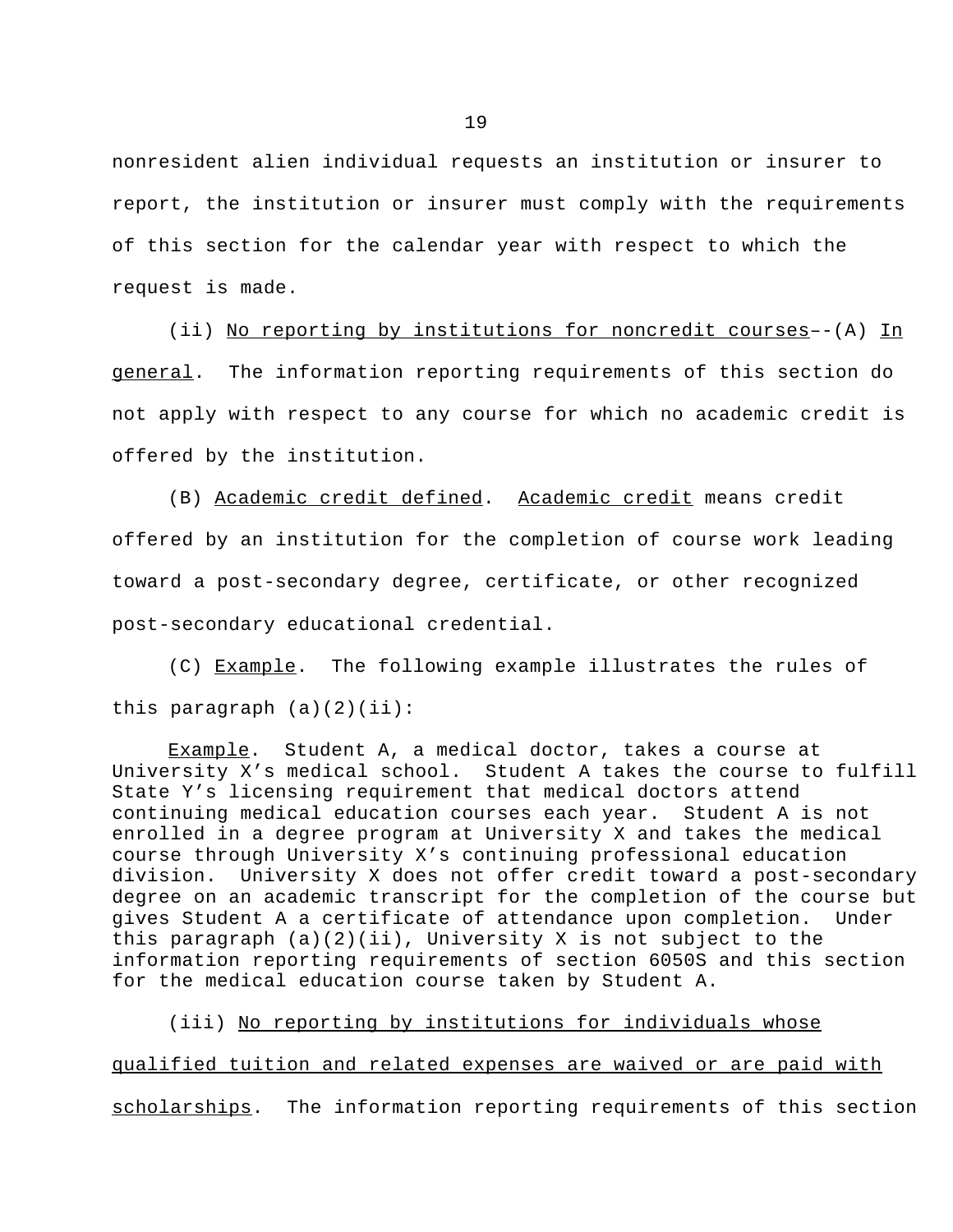do not apply with respect to any individual whose qualified tuition and related expenses are waived in their entirety or are paid entirely with scholarships.

(iv) No reporting by institutions for individuals whose qualified tuition and related expenses are covered by a formal billing arrangement--(A) In general. The information reporting requirements of this section do not apply with respect to any individual whose qualified tuition and related expenses are covered by a formal billing arrangement as defined in paragraph  $(a)(2)(iv)(B)$ of this section.

(B) Formal billing arrangement defined. A formal billing arrangement means--

 $(1)$  An arrangement in which the institution bills only an employer for education furnished by the institution to an individual who is the employer's employee and does not maintain a separate financial account for that individual;

 $(2)$  An arrangement in which the institution bills only a governmental entity for education furnished by the institution to an individual and does not maintain a separate financial account for that individual; or

(3) Any other similar arrangement in which the institution bills only an institutional third party for education furnished to an individual and does not maintain a separate financial account for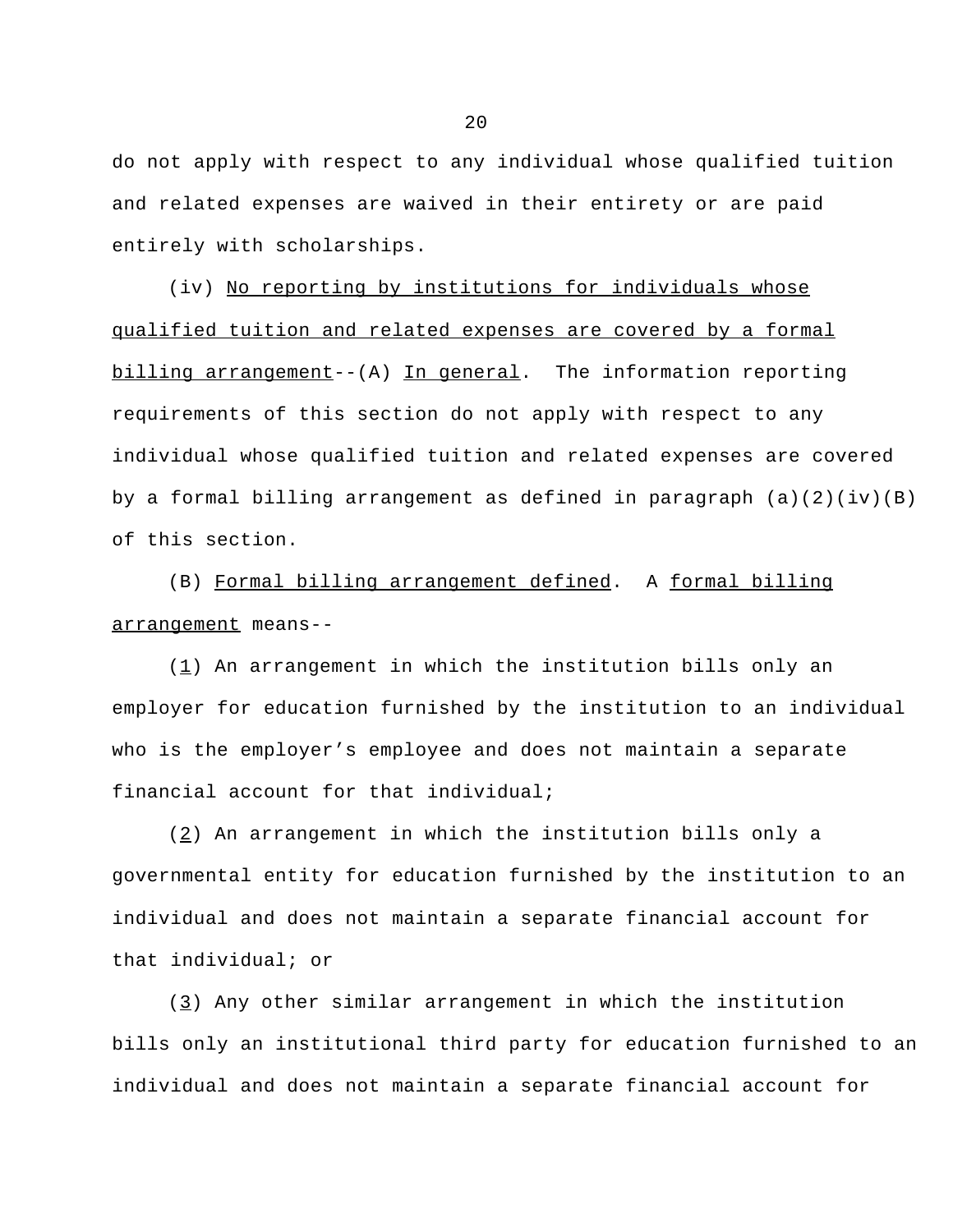that individual, but only if designated as a formal billing arrangement by the Commissioner in published guidance of general applicability or in guidance directed to participants in specific arrangements.

(b) Requirement to file return--(1) In general. Institutions may elect to report either the information described in paragraph (b)(2) of this section, or the information described in paragraph (b)(3) of this section. Once an institution elects to report under either paragraph (b)(2) or (3) of this section, the institution must use the same reporting method for all calendar years in which it is required to file returns, unless permission is granted to change reporting methods. Paragraph (b)(2) of this section requires institutions to report, among other information, the amount of payments received during the calendar year for qualified tuition and related expenses. Institutions must report separately adjustments made during the calendar year that relate to payments received for qualified tuition and related expenses that were reported for a prior calendar year. For purposes of paragraph (b)(2) of this section, an adjustment made to payments received means a reimbursement or refund. Paragraph (b)(3) requires institutions to report, among other information, the amounts billed during the calendar year for qualified tuition and related expenses. Institutions must report separately adjustments made during the calendar year that relate to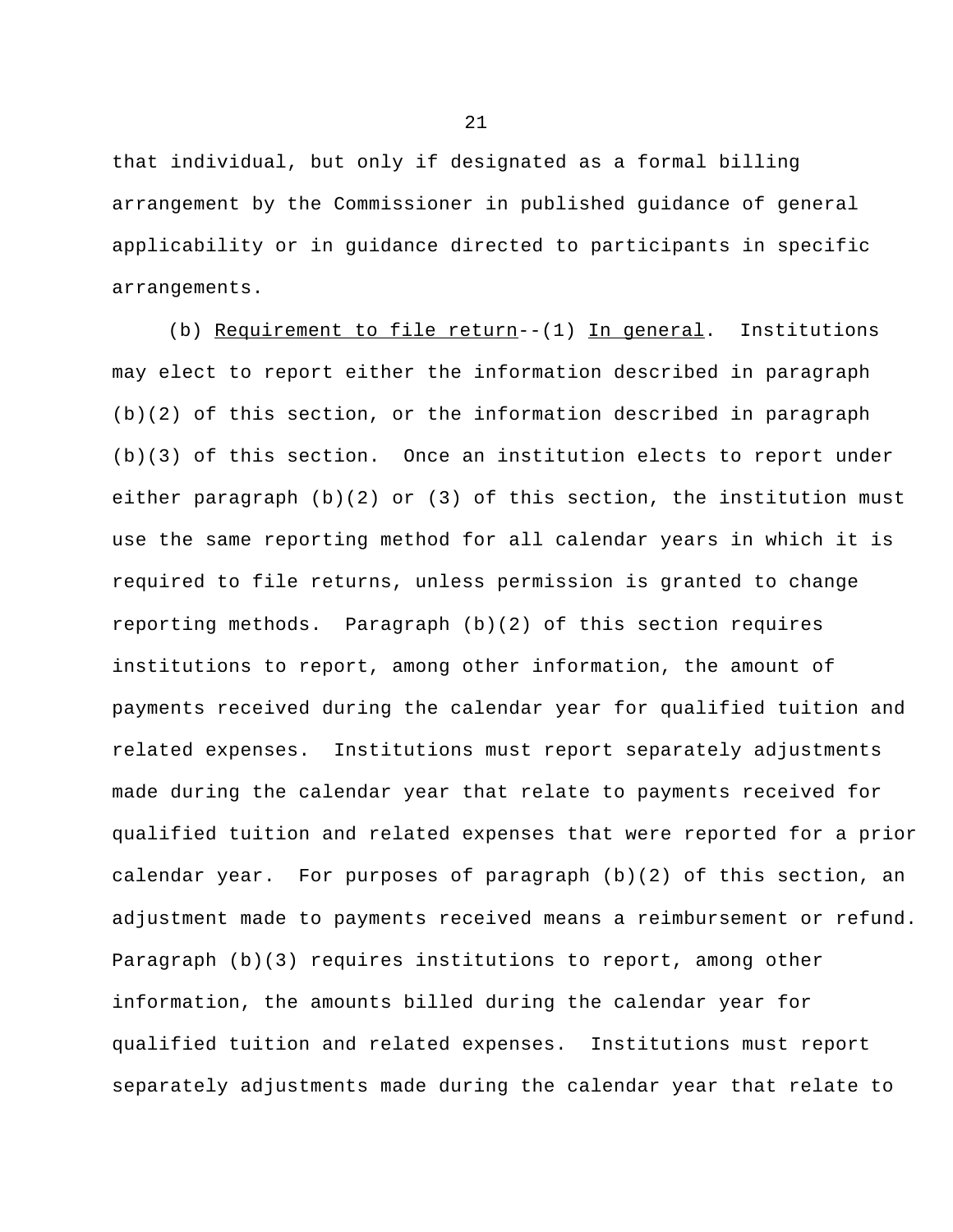amounts billed for qualified tuition and related expenses that were reported for a prior calendar year. For purposes of paragraph (b)(3) of this section, an adjustment made to amounts billed means a reduction in charges. Insurers must report the information described in paragraph (b)(4) of this section.

(2) Information reporting requirements for institutions that elect to report payments received for qualified tuition and related expenses--(i) In general. Except as provided in paragraph  $(a)(2)$  of this section, an institution reporting payments received for qualified tuition and related expenses must file an information return with the IRS on Form 1098-T, "Tuition Statement," with respect to each individual enrolled (as determined in paragraph (d)(1) of this section) for an academic period beginning during the calendar year or during a prior calendar year and for whom a transaction described in paragraph  $(b)(2)(ii)(C)$ ,  $(E)$ ,  $(F)$  or  $(G)$  of this section is made during the calendar year. An institution may use a substitute Form 1098-T if the substitute form complies with applicable revenue procedures relating to substitute forms (see §601.601(d)(2) of this chapter).

(ii) Information included on return. An institution reporting payments received for qualified tuition and related expenses must include on Form 1098-T--

(A) The name, address, and taxpayer identification number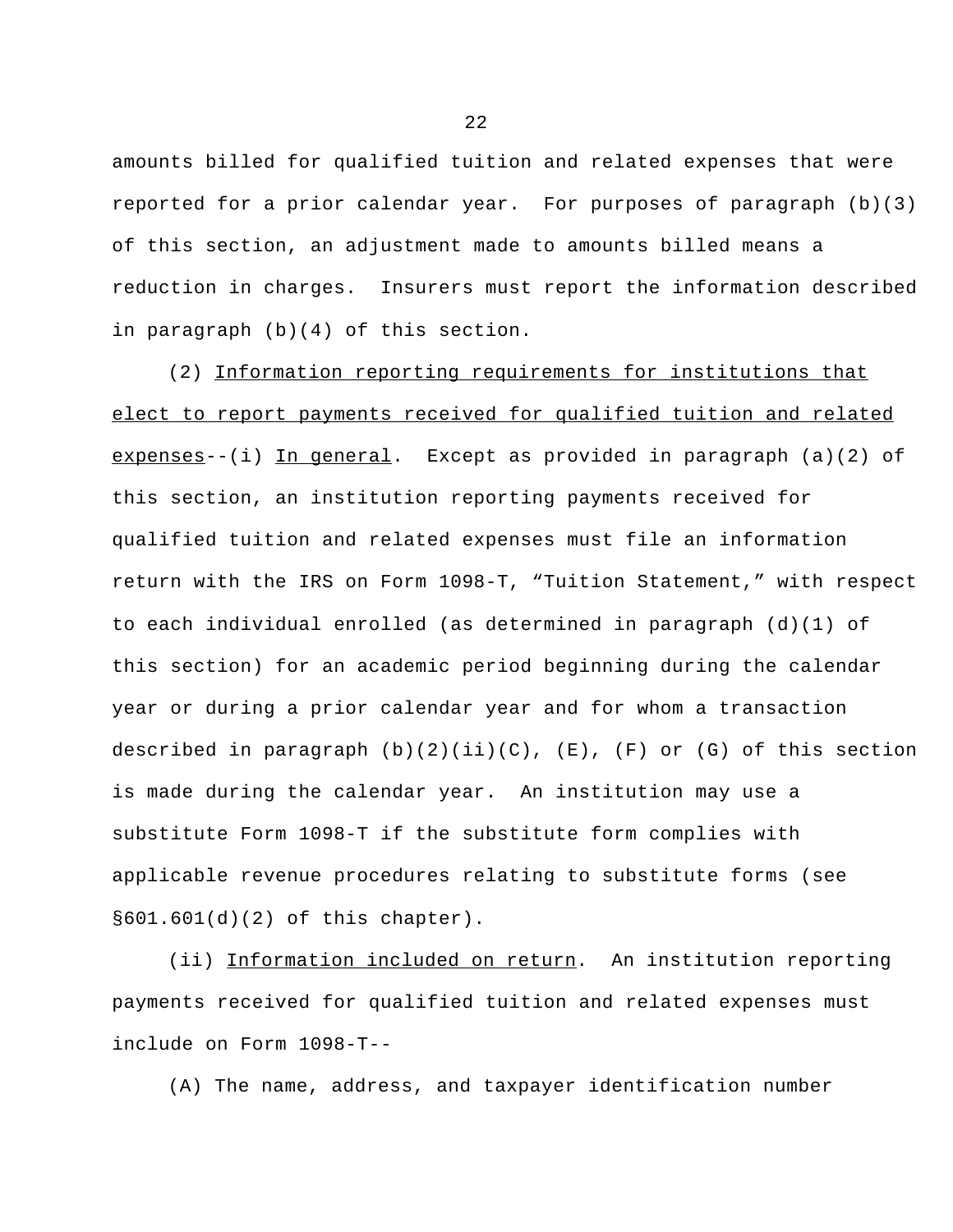$(TIN)(as defined in section 7701(a)(41)) of the institution;$ 

(B) The name, address, and TIN of the individual who is, or has been, enrolled by the institution;

(C) The amount of payments of qualified tuition and related expenses that the institution received from any source with respect to the individual during the calendar year;

(D) An indication by the institution whether any payments received for qualified tuition and related expenses reported for the calendar year relate to an academic period that begins during the first three months of the next calendar year;

(E) The amount of any scholarships or grants for the payment of the individual's costs of attendance that the institution administered and processed during the calendar year;

(F) The amount of any reimbursements or refunds of qualified tuition and related expenses made during the calendar year with respect to the individual that relate to payments of qualified tuition and related expenses that were reported by the institution for a prior calendar year;

(G) The amount of any reductions to the amount of scholarships or grants for the payment of the individual's costs of attendance that were reported by the institution with respect to the individual for a prior calendar year;

(H) A statement or other indication showing whether the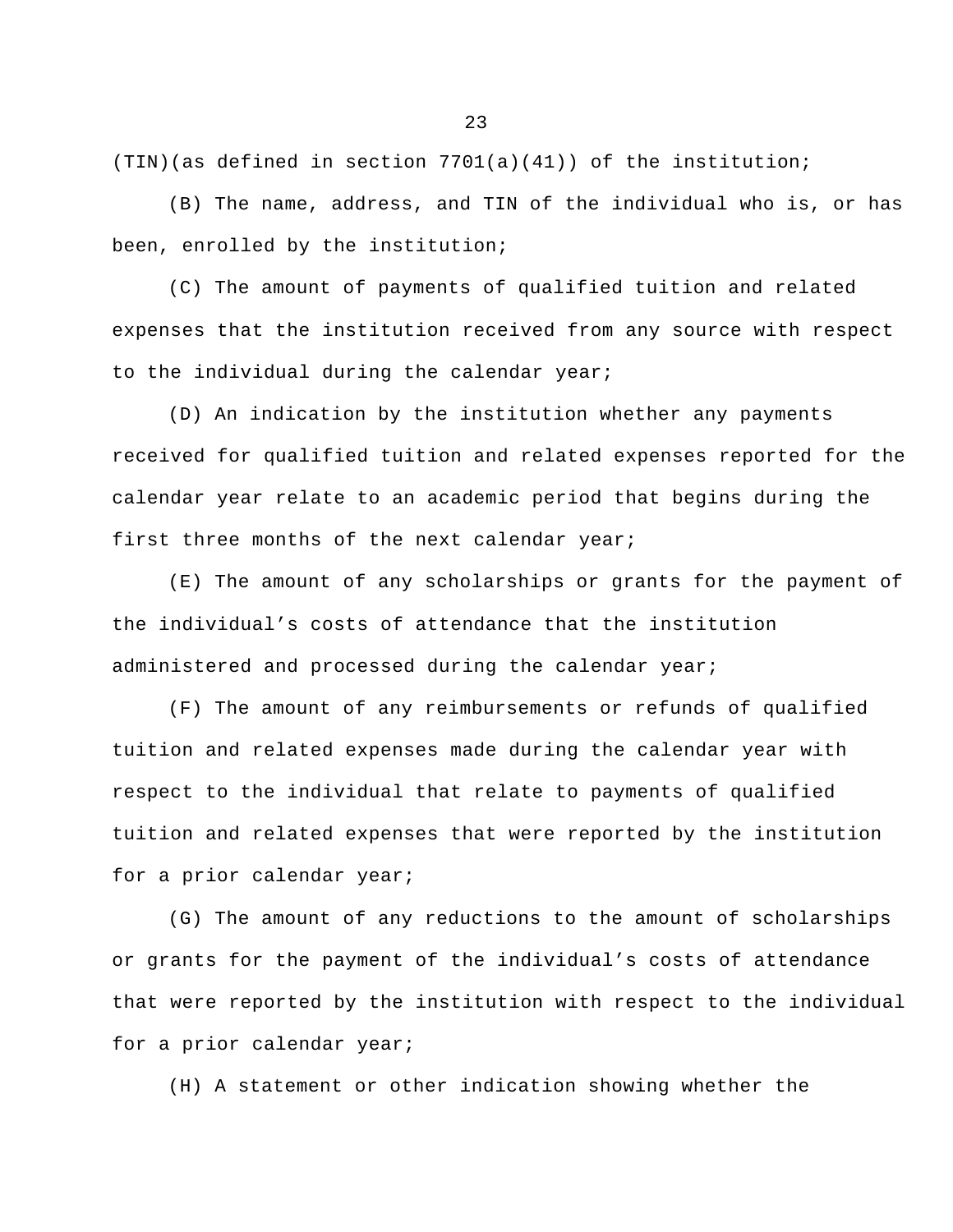individual was enrolled for at least half of the normal full-time work load for the course of study the individual is pursuing for at least one academic period that begins during the calendar year (see section 25A and the regulations thereunder);

(I) A statement or other indication showing whether the individual was enrolled in a program leading to a graduate-level degree, graduate-level certificate, or other recognized graduatelevel educational credential; and

(J) Any other information required by Form 1098-T and its instructions.

(iii) Reportable amount of payments received for qualified tuition and related expenses during calendar year determined. The amount of payments received for qualified tuition and related expenses with respect to an individual during the calendar year that is reportable on Form 1098-T is determined by netting the amount of payments received (as defined in paragraph  $(b)(2)(v)$  of this section) for qualified tuition and related expenses during the calendar year against any reimbursements or refunds (as defined in paragraph (b)(2)(vi) of this section) made during the calendar year that relate to payments received for qualified tuition and related expenses during the same calendar year.

(iv) Separate reporting of reimbursements or refunds of payments of qualified tuition and related expenses that were reported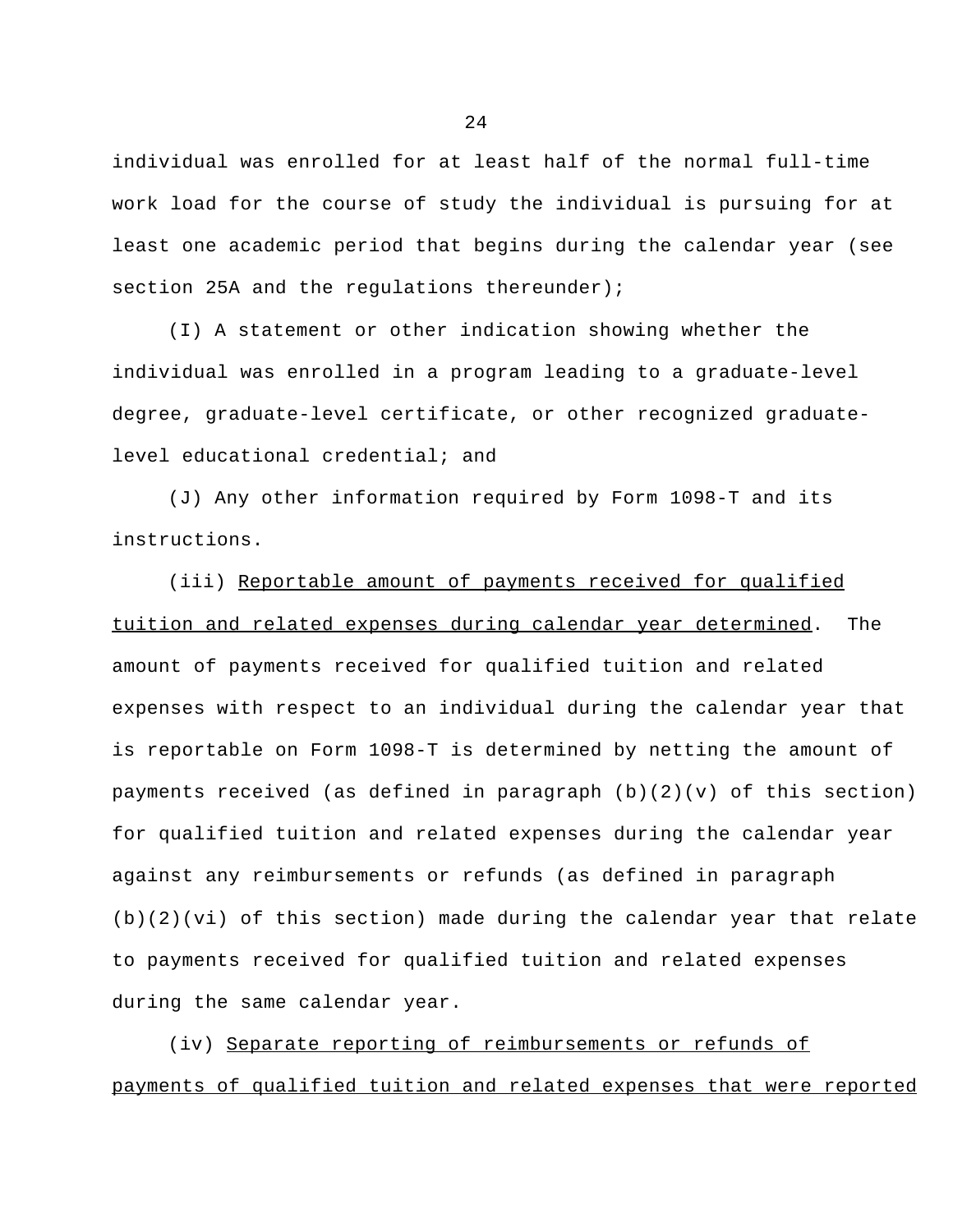for a prior calendar year. An institution must separately report on Form 1098-T any reimbursements or refunds (as defined in paragraph (b)(2)(vi) of this section) made during the current calendar year that relate to payments of qualified tuition and related expenses that were reported by the institution for a prior calendar year. Such reimbursements or refunds shall not be netted against the payments received for qualified tuition and related expenses during the current calendar year.

(v) Payments received for qualified tuition and related expenses determined. For purposes of determining the amount of payments received for qualified tuition and related expenses during a calendar year, payments received with respect to an individual during the calendar year from any source (except for any scholarship or grant that, by its terms, must be applied to expenses other than qualified tuition and related expenses, such as room and board) are treated as payments of qualified tuition and related expenses up to the total amount billed by the institution for such expenses. For purposes of this section, a payment includes any positive account balance (such as any reimbursement or refund credited to an individual's account) that an institution applies toward current charges.

(vi) Reimbursements or refunds of payments for qualified tuition and related expenses determined. For purposes of determining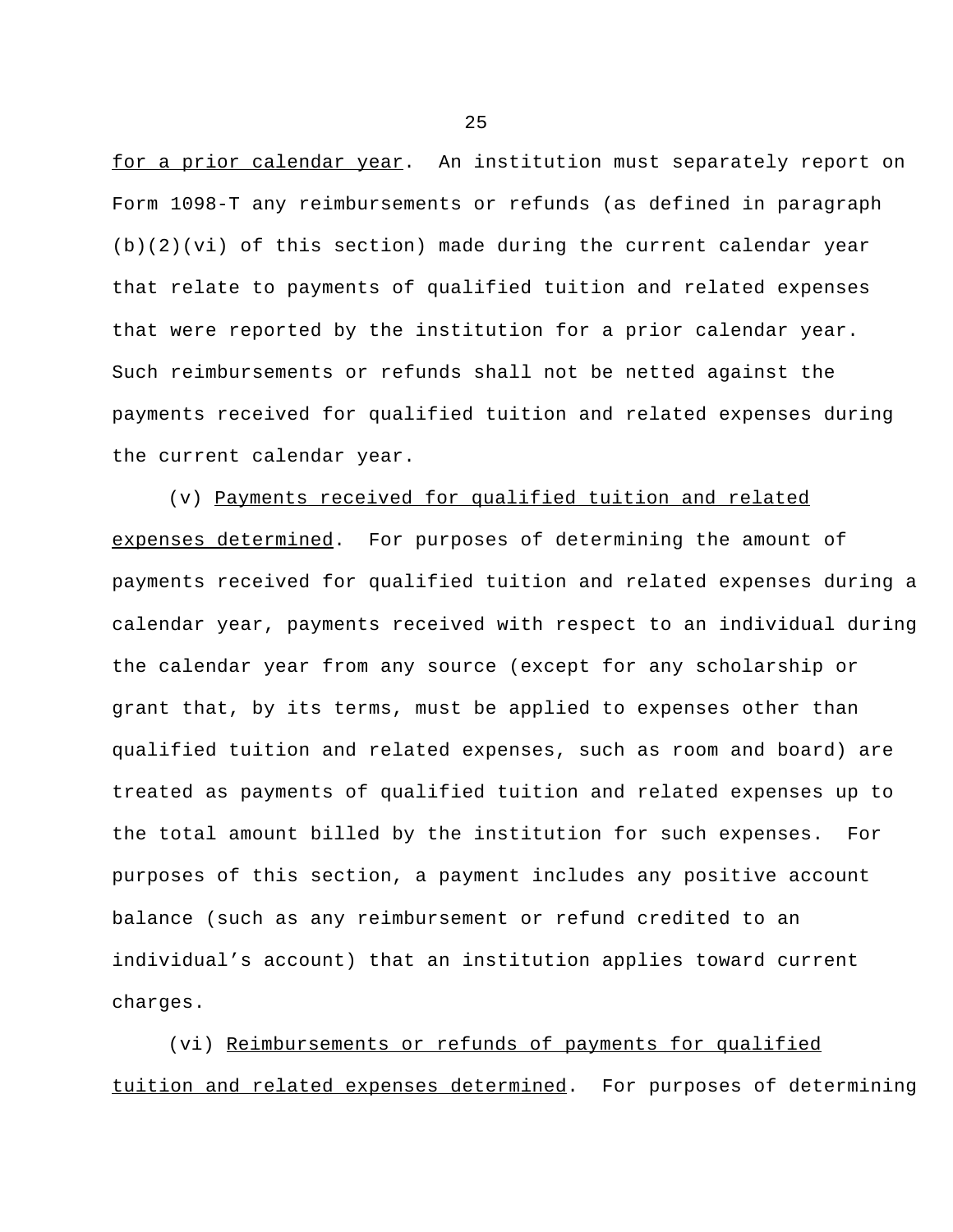the amount of reimbursements or refunds made of payments received for qualified tuition and related expenses, any reimbursement or refund made with respect to an individual during a calendar year (except for any refund of a scholarship or grant that, by its terms, was required to be applied to expenses other than qualified tuition and related expenses, such as room and board) is treated as a reimbursement or refund of payments for qualified tuition and related expenses up to the amount of any reduction in charges for such expenses. For purposes of this section, a reimbursement or refund includes amounts that an institution credits to an individual's account, as well as amounts disbursed to, or on behalf of, the individual.

(vii) Examples. The following examples illustrate the rules in this paragraph (b)(2):

Example 1. (i) In early August 2003, University X bills enrolled Student A \$10,000 for qualified tuition and related expenses and \$6,000 for room and board for the 2003 Fall semester. In late August 2003, Student A pays \$11,000 to University X. In early September 2003, Student A drops to half-time enrollment for the 2003 Fall semester. In late September 2003, University X credits \$5,000 to Student A's account, reflecting a \$5,000 reduction in charges for qualified tuition and related expenses. In late September 2003, University X applies the \$5,000 positive account balance toward current charges.

(ii) Under paragraph (b)(2)(v) of this section, the \$11,000 payment is treated as a payment of qualified tuition and related expenses up to the \$10,000 billed for qualified tuition and related expenses. Under paragraph (b)(2)(vi) of this section, the \$5,000 credited to the student's account is treated as a reimbursement or refund of payments for qualified tuition and related expenses, because the current year charges for qualified tuition and related expenses were reduced by \$5,000. Under paragraph (b)(2)(iii) of this section, University X is required to net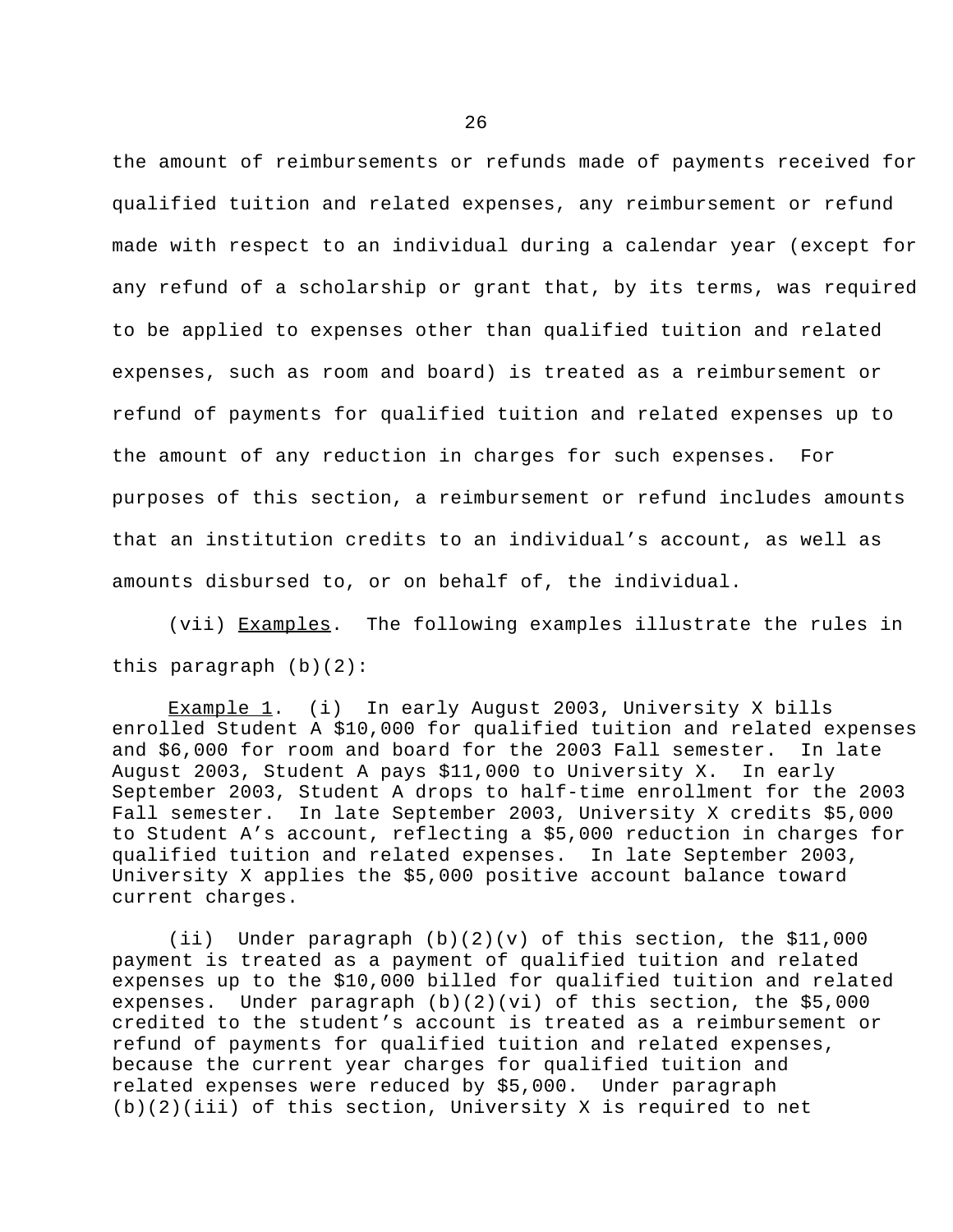the \$10,000 payment received for qualified tuition and related expenses during 2003 against the \$5,000 reimbursement or refund of payments received for qualified tuition and related expenses during 2003. Therefore, Institution X is required to report \$5,000 of payments received for qualified tuition and related expenses during 2003.

Example 2. (i) The facts are the same as in Example 1, except that Student A pays the full \$16,000 in late August 2003. In late September 2003, University X reduces the tuition charges by \$5,000 and issues a \$5,000 refund to Student A.

(ii) Under paragraph (b)(2)(v) of this section, the \$16,000 payment is treated as a payment of qualified tuition and related expenses up to the \$10,000 billed for qualified tuition and related expenses. Under paragraph  $(b)(2)(vi)$  of this section, the \$5,000 refund is treated as reimbursement or refund of payments for qualified tuition and related expenses, because the current year charges for qualified tuition and related expenses were reduced by \$5,000. Under paragraph (b)(2)(iii) of this section, University X is required to net the \$10,000 payment received for qualified tuition and related expenses during 2003 against the \$5,000 reimbursement or refund of payments received for qualified tuition and related expenses during 2003. Therefore, Institution X is required to report \$5,000 of payments received for qualified tuition and related expenses during 2003.

Example 3. (i) The facts are the same as in Example 1, except that Student A is enrolled full-time, and, in early September 2003, Student A decides to live at home with her parents. In late September 2003, University X adjusts Student A's account to eliminate room and board charges and issues a \$1,000 refund to Student A.

(ii) Under paragraph (b)(2)(v) of this section, the \$11,000 payment is treated as a payment of qualified tuition and related expenses up to the \$10,000 billed for qualified tuition and related expenses. Under paragraph (b)(2)(vi) of this section, the \$1,000 refund is not treated as reimbursement or refund of payments for qualified tuition and related expenses, because there is no reduction in charges for qualified tuition and related expenses. Therefore, under paragraph (b)(2)(iii) of this section, University X is required to report \$10,000 of payments received for qualified tuition and related expenses during 2003.

Example 4. (i) In early December 2003, College Y bills enrolled Student B \$10,000 for qualified tuition and related expenses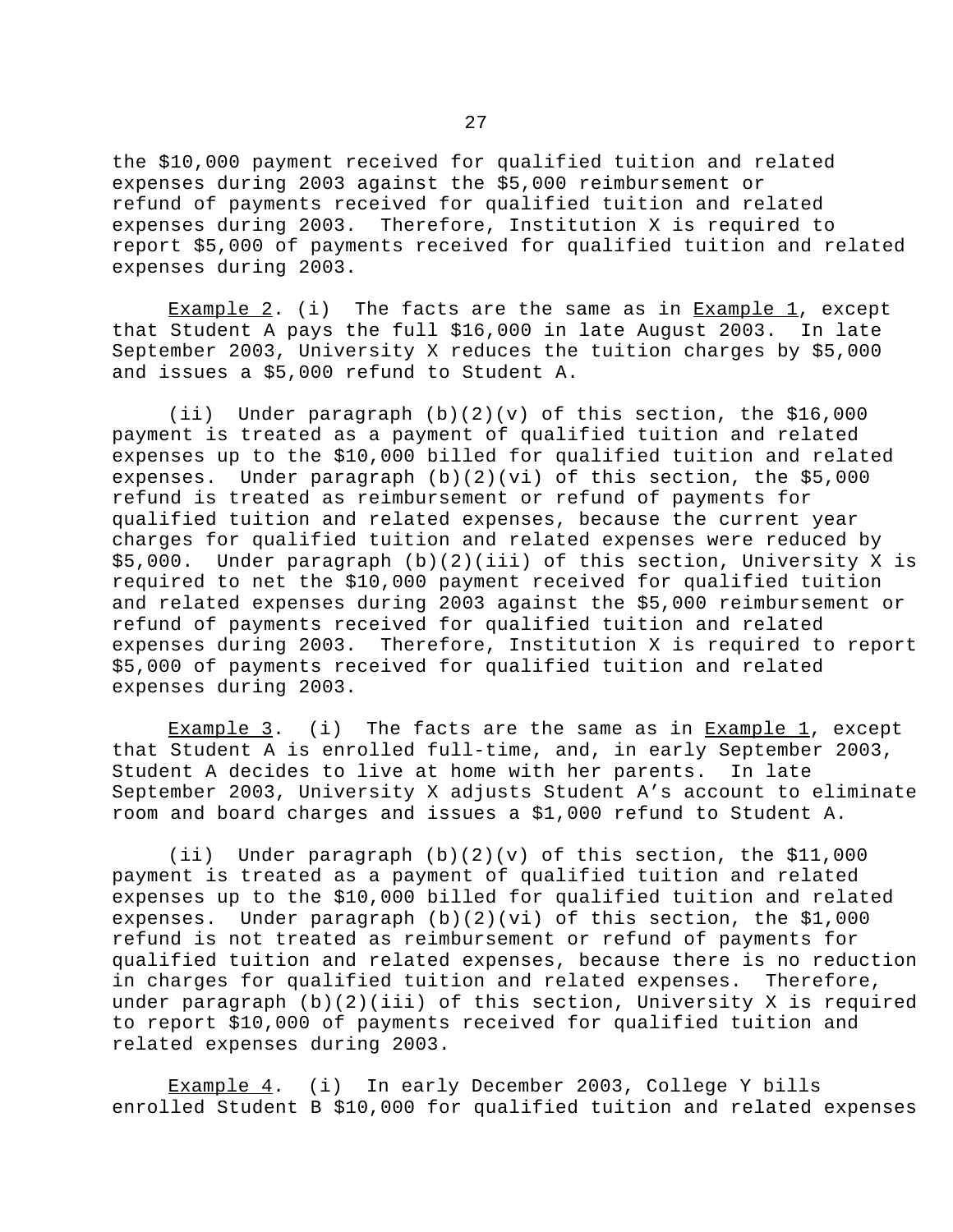and \$6,000 for room and board for the 2004 Spring semester. In late December 2003, Student B pays \$16,000. In mid-January 2004, after the 2004 Spring semester classes begin, Student B drops to half-time enrollment. In mid-January 2004, College Y credits Student B's account with \$5,000, reflecting a \$5,000 reduction in charges for qualified tuition and related expenses, but does not issue a refund to Student B. In early August 2004, College Y bills Student B \$10,000 for qualified tuition and related expenses and \$6,000 for room and board for the 2004 Fall semester. In early September 2004, College Y applies the \$5,000 positive account balance toward Student B's \$16,000 bill for the 2004 Fall semester. In late September 2004, Student B pays \$6,000 towards the charges.

(ii) In the reporting for calendar year 2003, under paragraph  $(b)(2)(v)$  of this section, the \$16,000 payment in December 2003 is treated as a payment of qualified tuition and related expenses up to the \$10,000 billed for qualified tuition and related expenses. Under paragraph (b)(2)(iii) of this section, College Y is required to report \$10,000 of payments received for qualified tuition and related expenses during 2003. In addition, College Y is required to indicate that the payments reported for 2003 relate to an academic period that begins during the first three months of the next calendar year.

(iii) In the reporting for calendar year 2004, under paragraph (b)(2)(vi) of this section, the \$5,000 credited to Student B's account is treated as a reimbursement or refund of qualified tuition and related expenses, because the charges for qualified tuition and related expenses were reduced by \$5,000. Under paragraph (b)(2)(iv) of this section, the \$5,000 reimbursement or refund of qualified tuition and related expenses must be separately reported on Form 1098-T because it relates to payments of qualified tuition and related expenses reported by College Y for 2003. Under paragraph  $(b)(2)(v)$  of this section, the \$5,000 positive account balance that is applied toward charges for the 2004 Fall semester is treated as a payment. Therefore, College Y received total payments of \$11,000 during 2004 (the \$5,000 credit plus the \$6,000 payment). Under paragraph (b)(2)(v) of this section, the \$11,000 of total payments are treated as a payment of qualified tuition and related expenses up to the \$10,000 billed for such expenses. Therefore, for 2004, College Y is required to report \$10,000 of payments received for qualified tuition and related expenses during 2004 and a \$5,000 refund of payments of qualified tuition and related expenses reported for 2003.

(3) Information reporting requirements for institutions that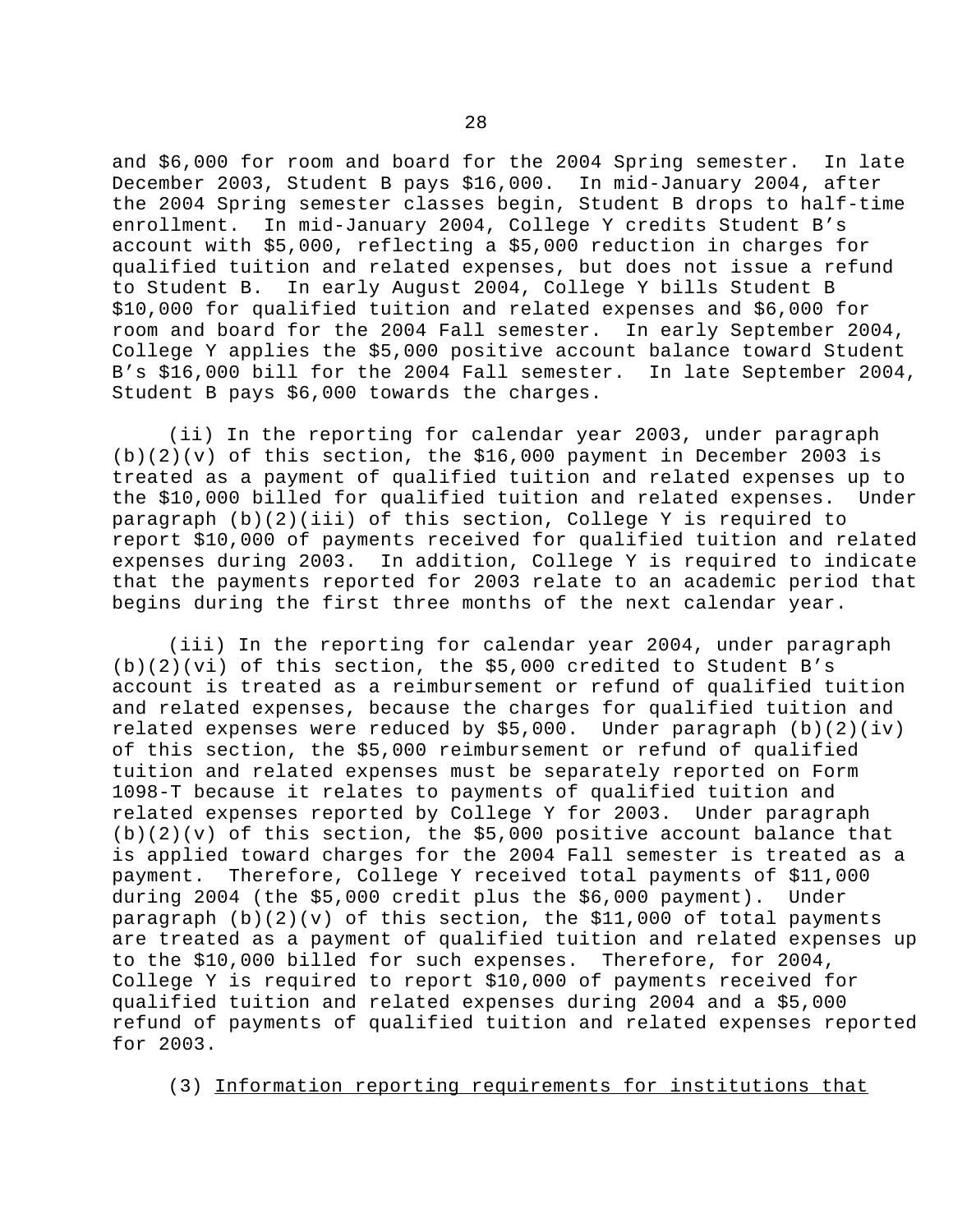elect to report amounts billed for qualified tuition and related expenses--(i) In general. Except as provided in paragraph (a)(2) of this section, an institution reporting amounts billed for qualified tuition and related expenses must file an information return on Form 1098-T with respect to each individual enrolled (as determined in paragraph (d)(1) of this section) for an academic period beginning during the calendar year or during a prior calendar year and for whom a transaction described in paragraph  $(b)(3)(ii)(C)$ ,  $(E)$ ,  $(F)$  or  $(G)$ of this section is made during the calendar year. An institution may use a substitute Form 1098-T if the substitute form complies with applicable revenue procedures relating to substitute forms (see §601.601(d)(2) of this chapter).

(ii) Information included on return. An institution reporting amounts billed for qualified tuition and related expenses must include on Form 1098-T--

(A) The name, address, and taxpayer identification number  $(TIN)(as defined in section 7701(a)(41))$  of the institution;

(B) The name, address, and TIN of the individual who is, or has been, enrolled by the institution;

(C) The amount billed for qualified tuition and related expenses with respect to the individual during the calendar year;

(D) An indication by the institution whether any amounts billed for qualified tuition and related expenses reported for the calendar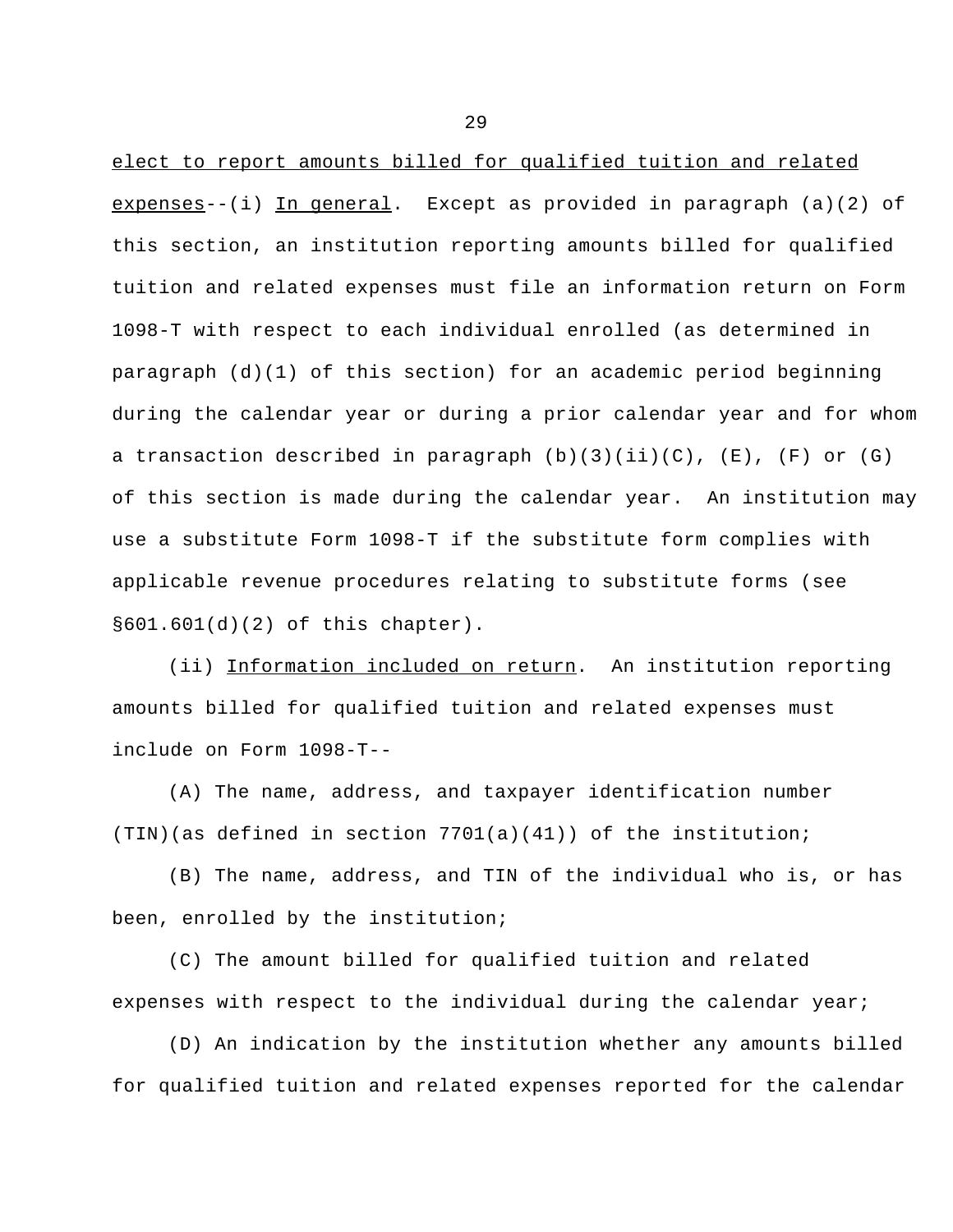year relate to an academic period that begins during the first three months of the next calendar year;

(E) The amount of any scholarships or grants for the payment of the individual's costs of attendance that the institution administered and processed during the calendar year;

(F) The amount of any reductions in charges made during the calendar year with respect to the individual that relate to amounts billed for qualified tuition and related expenses that were reported by the institution for a prior calendar year;

(G) The amount of any reductions to the amount of scholarships or grants for the payment of the individual's costs of attendance that were reported by the institution with respect to the individual for a prior calendar year;

(H) A statement or other indication showing whether the individual was enrolled for at least half of the normal full-time work load for the course of study the individual is pursuing for at least one academic period that begins during the calendar year (see section 25A and the regulations thereunder);

(I) A statement or other indication showing whether the individual was enrolled in a program leading to a graduate-level degree, graduate-level certificate, or other recognized graduatelevel educational credential; and

(J) Any other information required by Form 1098-T and its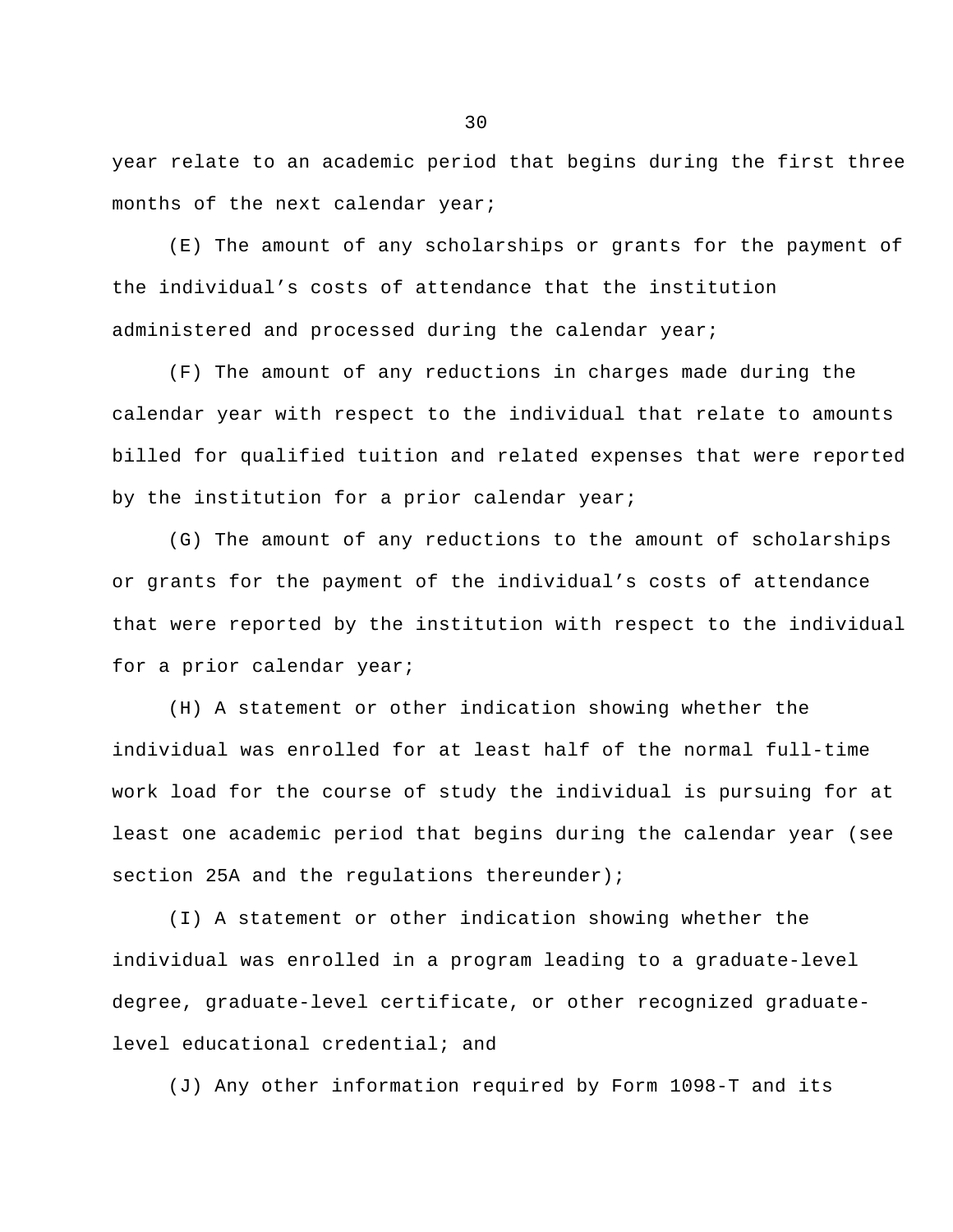instructions.

(iii) Reportable amounts billed for qualified tuition and related expenses during calendar year determined. The amount billed for qualified tuition and related expenses with respect to an individual during the calendar year that is reportable on Form 1098-T is determined by netting the amounts billed for qualified tuition and related expenses during the calendar year against any reductions in charges for qualified tuition and related expenses made during the calendar year that relate to amounts billed for qualified tuition and related expenses during the same calendar year.

(iv) Separate reporting of reductions made to amounts billed for qualified tuition and related expenses that were reported for a prior calendar year. An institution must separately report on Form 1098-T any reductions in charges made during the current calendar year that relate to amounts billed for qualified tuition and related expenses that were reported by the institution for a prior calendar year. Such reductions shall not be netted against amounts billed for qualified tuition and related expenses during the current calendar year.

(v) Examples. The following examples illustrate the rules in this paragraph (b)(3):

Example 1. (i) In early August 2003, University X bills enrolled Student A \$10,000 for qualified tuition and related expenses and \$6,000 for room and board for the 2003 Fall semester. In late August 2003, Student A pays \$11,000 to University X. In early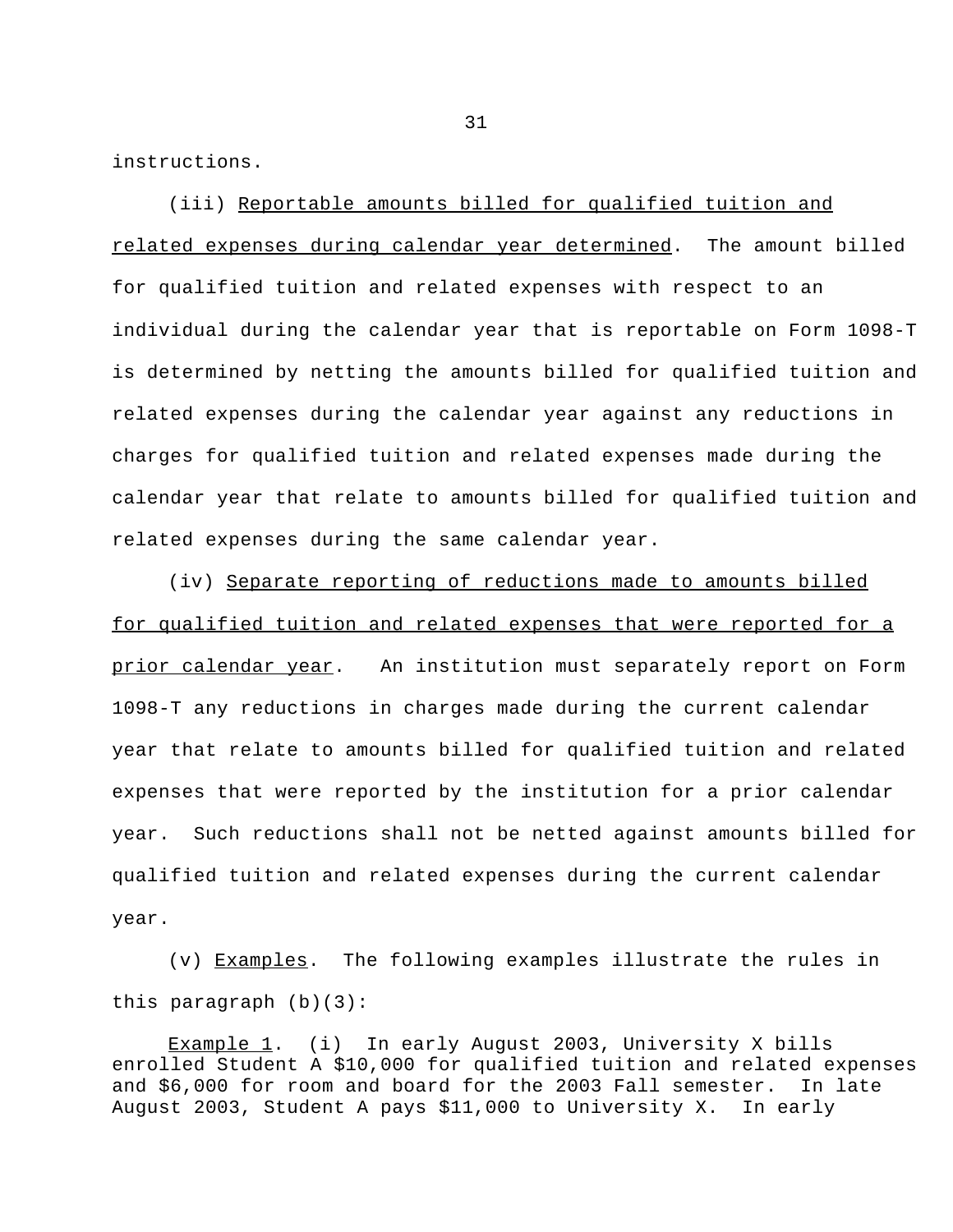September 2003, Student A drops to half-time enrollment for the 2003 Fall semester. In late September 2003, University X adjusts Student A's account and reduces the charges for qualified tuition and related expenses by \$5,000 to reflect half-time enrollment. In late September 2003, University X applies the \$5,000 account balance toward current charges.

(ii) Under paragraph (b)(3)(iii) of this section, University X is required to net the \$10,000 amount of qualified tuition and related expenses billed during 2003 against the \$5,000 reduction in charges for qualified tuition and related expenses during 2003. Therefore, Institution X is required to report \$5,000 in amounts billed for qualified tuition and related expenses during 2003.

Example 2. (i) The facts are the same as in  $Example 1$ , except that, in addition, in early December 2003, College X bills Student A \$10,000 for qualified tuition and related expenses and \$6,000 for room and board for the 2004 Spring semester. In early January 2004, Student A pays \$16,000. In mid-January 2004, after the 2004 Spring semester classes begin, Student A drops to half-time enrollment. In mid-January 2004, College X credits \$5,000 to Student A's account, reflecting a \$5,000 reduction in charges for qualified tuition and related expenses, but does not issue a refund check to Student A. In early August 2004, College X bills Student A \$10,000 for qualified tuition and related expenses and \$6,000 for room and board for the 2004 Fall semester. In early September 2004, College X applies the \$5,000 positive account balance toward Student A's \$16,000 bill for the 2004 Fall semester. In late September 2004, Student A pays \$6,000 toward the charges.

(ii) In the reporting for calendar year 2003, under paragraph (b)(3)(iii) of this section, College X is required to report \$15,000 amounts billed for qualified tuition and related expenses during 2003 (\$5,000 for the 2003 Fall semester and \$10,000 for the 2004 Spring semester). In addition, College X is required to indicate that some of the amounts billed for qualified tuition and related expenses reported for 2003 relate to an academic period that begins during the first three months of the next calendar year.

(iii) In the reporting for calendar year 2004, under paragraph (b)(3)(iv) of this section, the \$5,000 reduction in charges for qualified tuition and related expenses must be separately reported on Form 1098-T because it relates to amounts billed for qualified tuition and related expenses that were reported by College X for 2003. Under paragraph (b)(3)(iii) of this section, College X is required to report \$10,000 in amounts billed for qualified tuition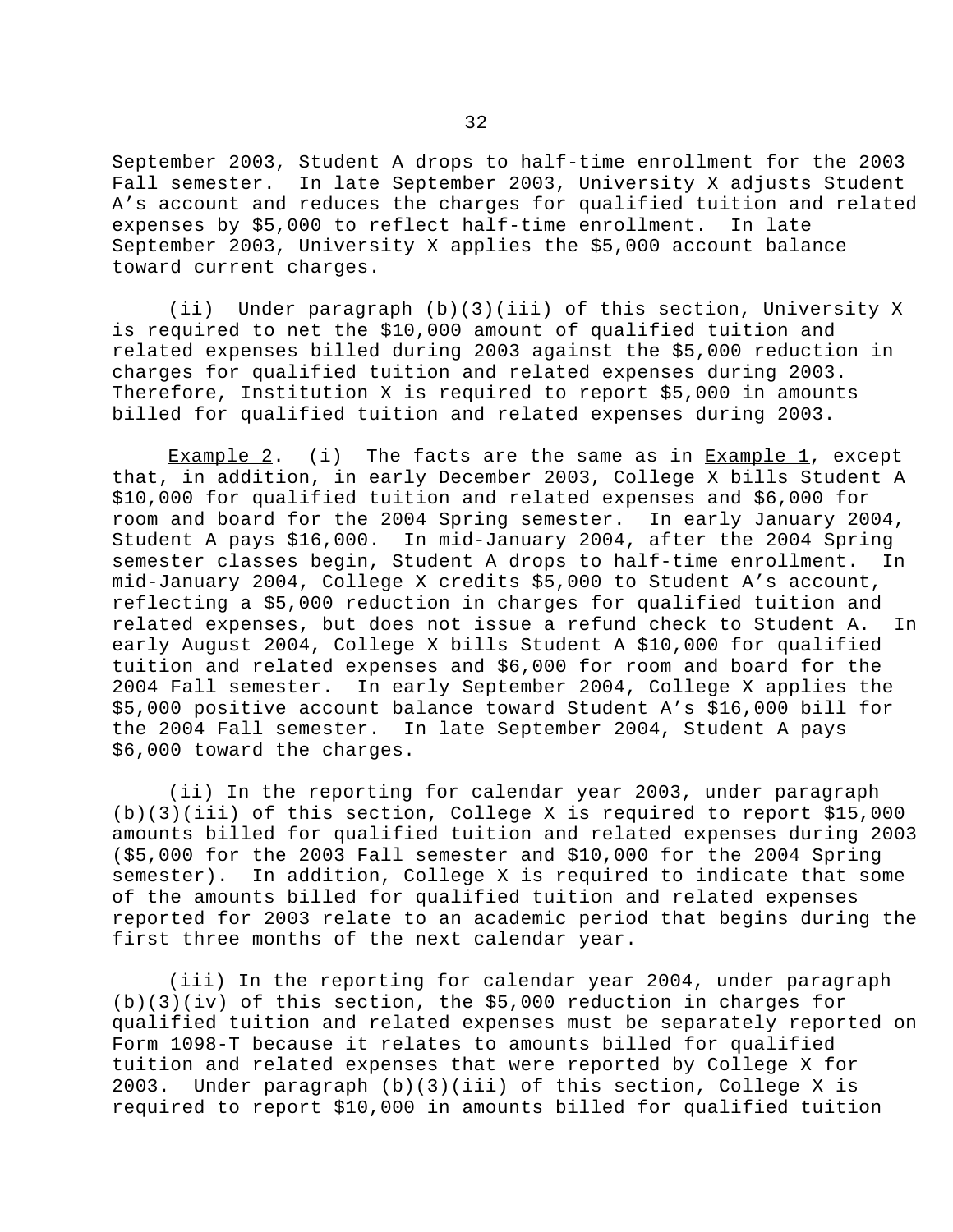and related expenses during 2004.

(4) Requirements for insurers--(i) In general. Except as otherwise provided in this section, an insurer must file an information return for each individual with respect to whom reimbursements or refunds of qualified tuition and related expenses are made during the calendar year on Form 1098-T. An insurer may use a substitute Form 1098-T if the substitute form complies with applicable revenue procedures relating to substitute forms (see §601.601(d)(2) of this chapter).

(ii) Information included on return. An insurer must include on Form 1098-T--

(A) The name, address, and taxpayer identification number  $(TIN)(as defined in section 7701(a)(41)) of the insurer;$ 

(B) The name, address, and TIN of the individual with respect to whom reimbursements or refunds of qualified tuition and related expenses were made;

(C) The aggregate amount of reimbursements or refunds of qualified tuition and related expenses that the insurer made with respect to the individual during the calendar year; and

(D) Any other information required by Form 1098-T and its instructions.

(5) Time and place for filing return--(i) In general. Except as provided in paragraphs (b)(5)(ii) and (iii) of this section, Form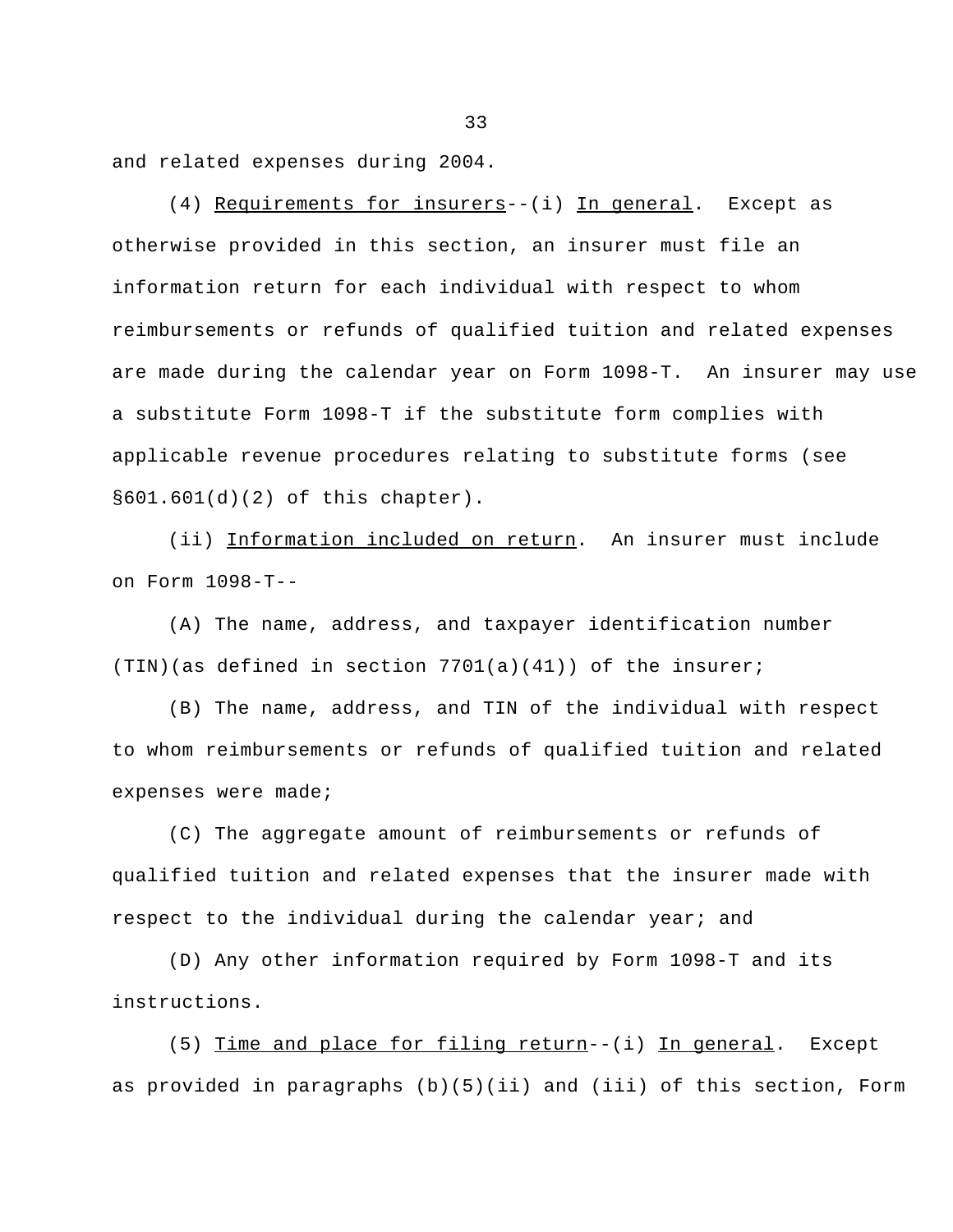1098-T must be filed on or before February 28 (March 31 if filed electronically) of the year following the calendar year in which payments were received, or amounts were billed, for qualified tuition or related expenses, or reimbursements, refunds, or reductions of such amounts were made. An institution or insurer must file Form 1098-T with the IRS according to the instructions to Form 1098-T.

 (ii) Return for nonresident alien individual. In general, an institution or insurer is not required to file a return on behalf of a nonresident alien individual. However, if a nonresident alien individual requests an institution or insurer to report, the institution or insurer must file a return described in paragraph (b) of this section with the IRS on or before the date prescribed in paragraph (b)(5)(i) of this section, or on or before the thirtieth day after the request, whichever is later.

(iii) Extensions of time. The IRS may grant an institution or insurer an extension of time to file returns required in this section upon a showing of good cause. See General Instructions for Forms 1099 series, 1098 series, 5498 series, and W-2G, "Certain Gambling Winnings," and applicable revenue procedures for rules relating to extensions of time to file (see §601.601(d)(2) of this chapter).

(6) Use of magnetic media. See section 6011(e) and §301.6011-2 of this chapter for rules relating to the requirement to file Forms 1098-T on magnetic media.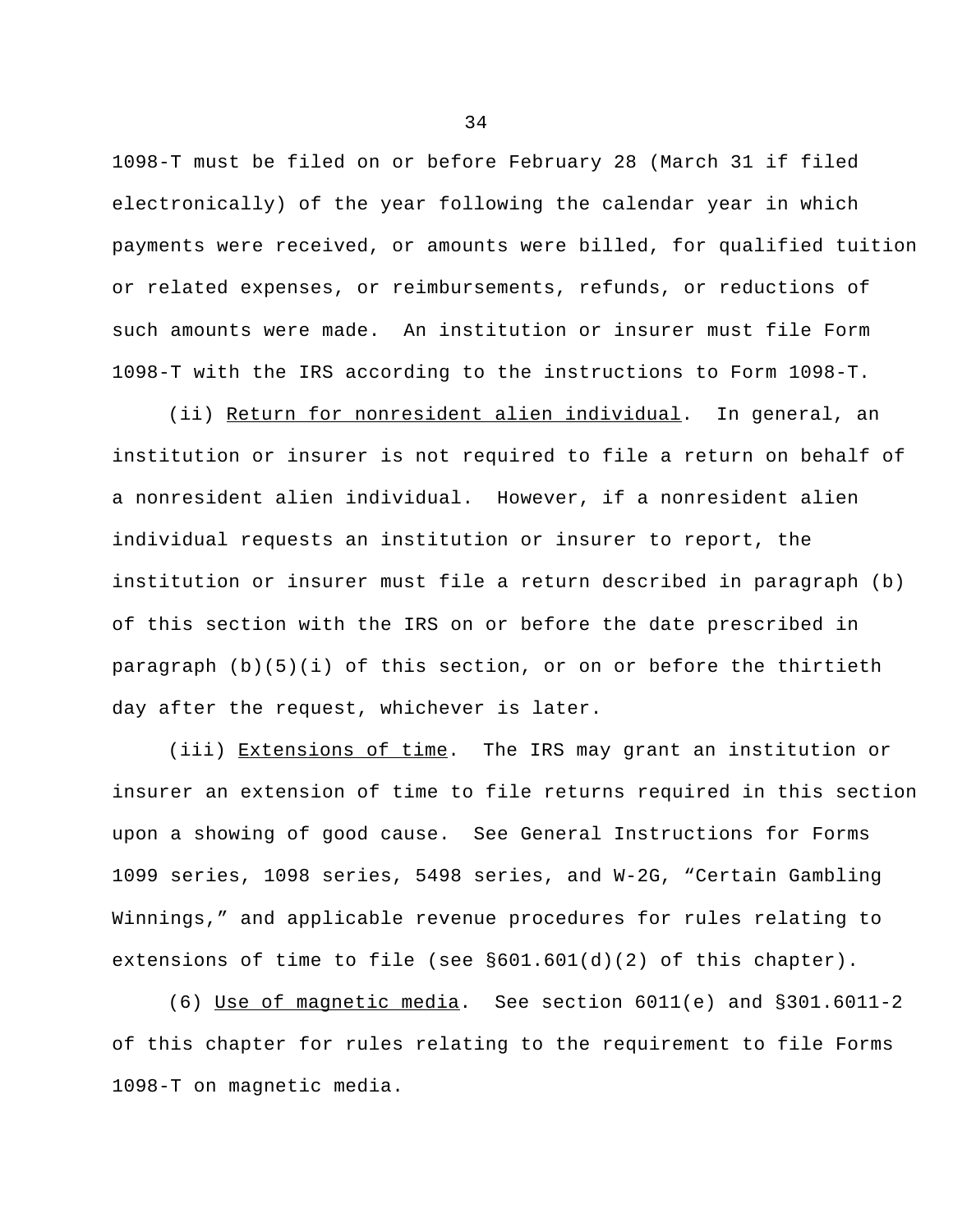(c) Requirement to furnish statement--(1) In general. An institution or insurer must furnish a statement to each individual for whom it is required to file a Form 1098-T. The statement must include--

(i) The information required under paragraph (b) of this section;

(ii) A legend that identifies the statement as important tax information that is being furnished to the IRS;

(iii) Instructions that--

(A) State that the statement reports either total payments received by the institution for qualified tuition and related expenses during the calendar year, or total amounts billed by the institution for qualified tuition and related expenses during the calendar year, or the total reimbursements or refunds made by the insurer;

(B) State that, under section 25A and the regulations thereunder, the taxpayer may claim an education tax credit only with respect to qualified tuition and related expenses actually paid during the calendar year; and that the taxpayer may not be able to claim an education tax credit with respect to the entire amount of payments received, or amounts billed, for qualified tuition and related expenses reported for the calendar year;

(C) State that the amount of any scholarships or grants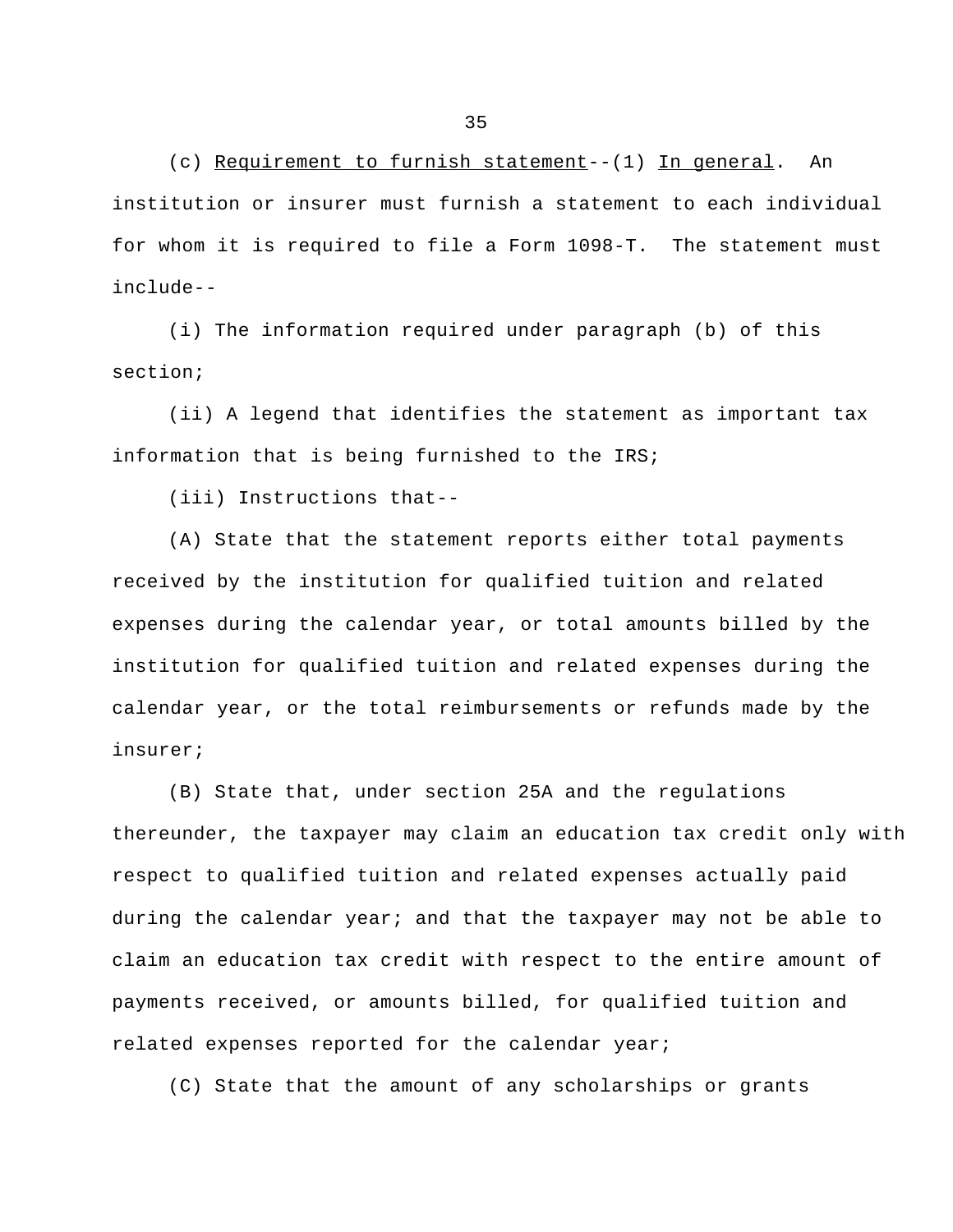reported for the calendar year and other similar amounts not reported (because they are not administered and processed by the institution) may reduce the amount of any allowable education tax credit for the taxable year**;**

(D) State that the amount of any reimbursements or refunds of payments received, or reductions in charges, for qualified tuition and related expenses, or any reductions to the amount of scholarships or grants, reported by the institution with respect to the individual for a prior calendar year may affect the amount of any allowable education tax credit for the prior calendar year (and may result in an increase in tax liability for the year of the refund);

(E) State that the amount of any reimbursements or refunds of qualified tuition and related expenses reported by an insurer may reduce the amount of an allowable education tax credit for a taxable year (and may result in an increase in tax liability for the year of the refund);

(F) State that the taxpayer should refer to relevant IRS forms and publications, and should not refer to the institution or the insurer, for explanations relating to the eligibility requirements for, and calculation of, any allowable education tax credit; and

(G) Include the name, address, and phone number of the information contact of the institution or insurer that filed the Form 1098-T.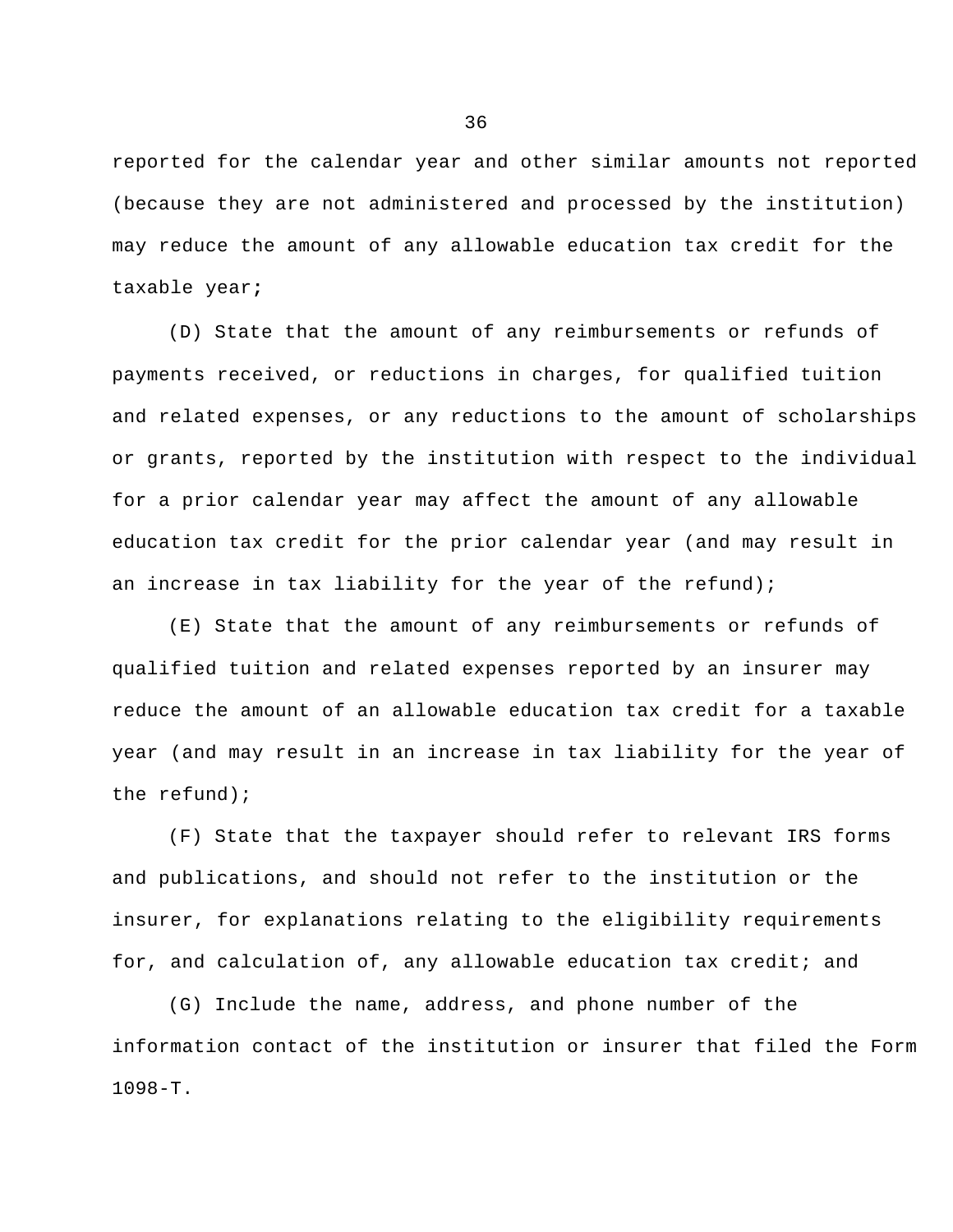(2) Time and manner for furnishing statement--(i) In general. Except as provided in paragraphs  $(c)(2)(ii)$  and  $(iii)$  of this section, an institution or insurer must furnish the statement described in paragraph (c)(1) of this section to each individual for whom it is required to file a return, on or before January 31 of the year following the calendar year in which payments were received, or amounts were billed, for qualified tuition and related expenses, or reimbursements, refunds, or reductions of such amounts were made. If mailed, the statement must be sent to the individual's permanent address, or the individual's temporary address if the institution or insurer does not know the individual's permanent address. If furnished electronically, the statement must be furnished in accordance with the applicable regulations.

(ii) Statement to nonresident alien individual. If an information return is filed for a nonresident alien individual, the institution or insurer must furnish a statement described in paragraph (c)(1) of this section to the individual in the manner prescribed in paragraph  $(c)(2)(i)$  of this section. The statement must be furnished on or before the later of the date prescribed in paragraph (c)(2)(i) of this section or the thirtieth day after the nonresident alien's request to report.

(iii) Extensions of time. The IRS may grant an institution or insurer an extension of time to furnish the statements required in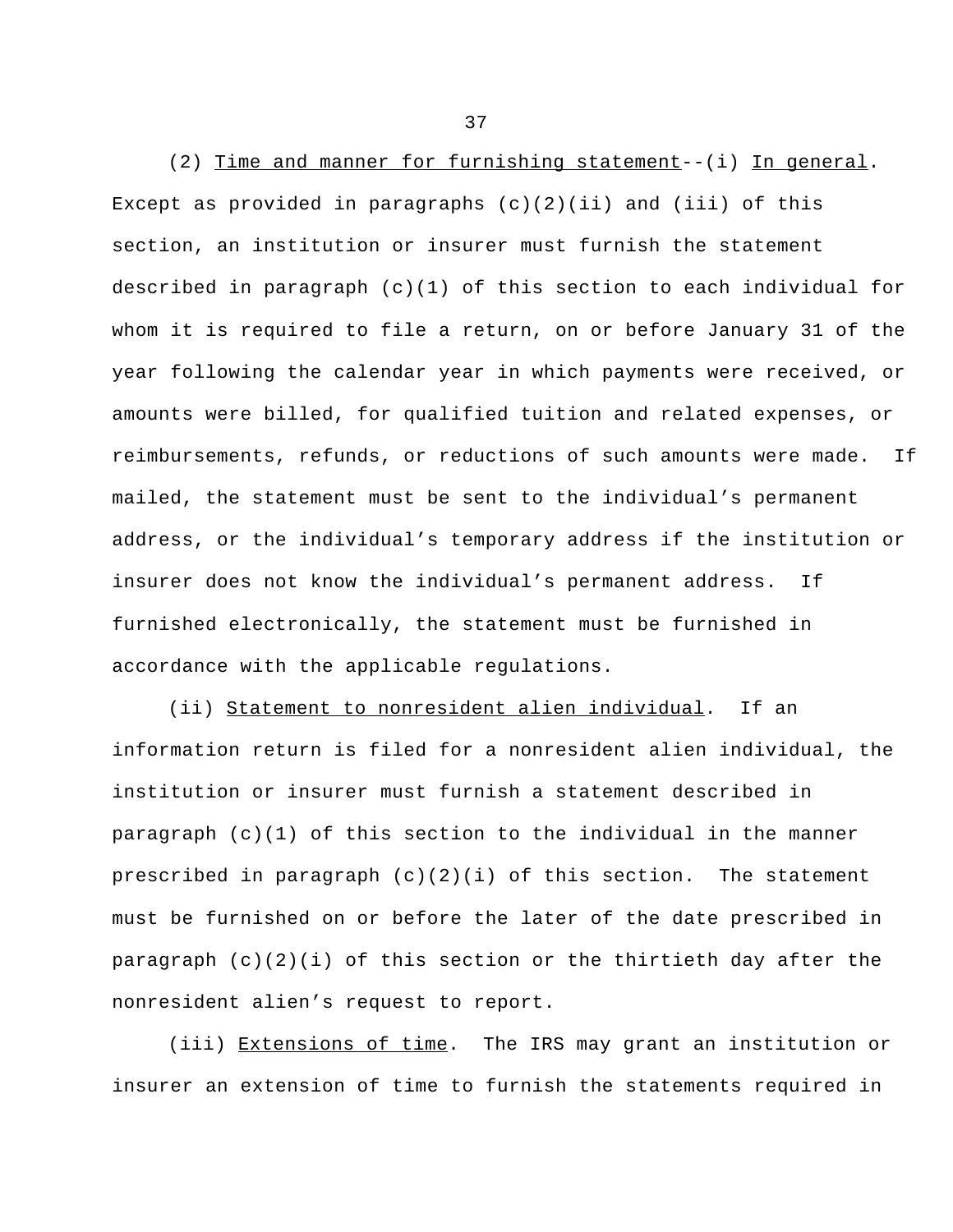this section upon a showing of good cause. See General Instructions for Forms 1099 series, 1098 series, 5498 series, and W-2G, "Certain Gambling Winnings," and applicable revenue procedures for rules relating to extensions of time to furnish statements (see §601.601(d)(2) of this chapter).

(3) Copy of Form 1098-T. An institution or insurer may satisfy the requirement of this paragraph (c) by furnishing either a copy of Form 1098-T and its instructions or another document that contains all of the information filed with the IRS and the information required by paragraph  $(c)(1)$  of this section if the document complies with applicable revenue procedures relating to substitute statements (see §601.601(d)(2) of this chapter).

(d) Special rules--(1) Enrollment determined. An institution may determine its enrollment for each academic period under its own rules and policies for determining enrollment or as of any of the following dates--

(i) 30 days after the first day of the academic period;

(ii) A date during the academic period on which enrollment data must be collected for purposes of the Integrated Post Secondary Education Data System administered by the Department of Education; or

(iii) A date during the academic period on which the institution must report enrollment data to the State, the institution's governing body, or some other external governing body.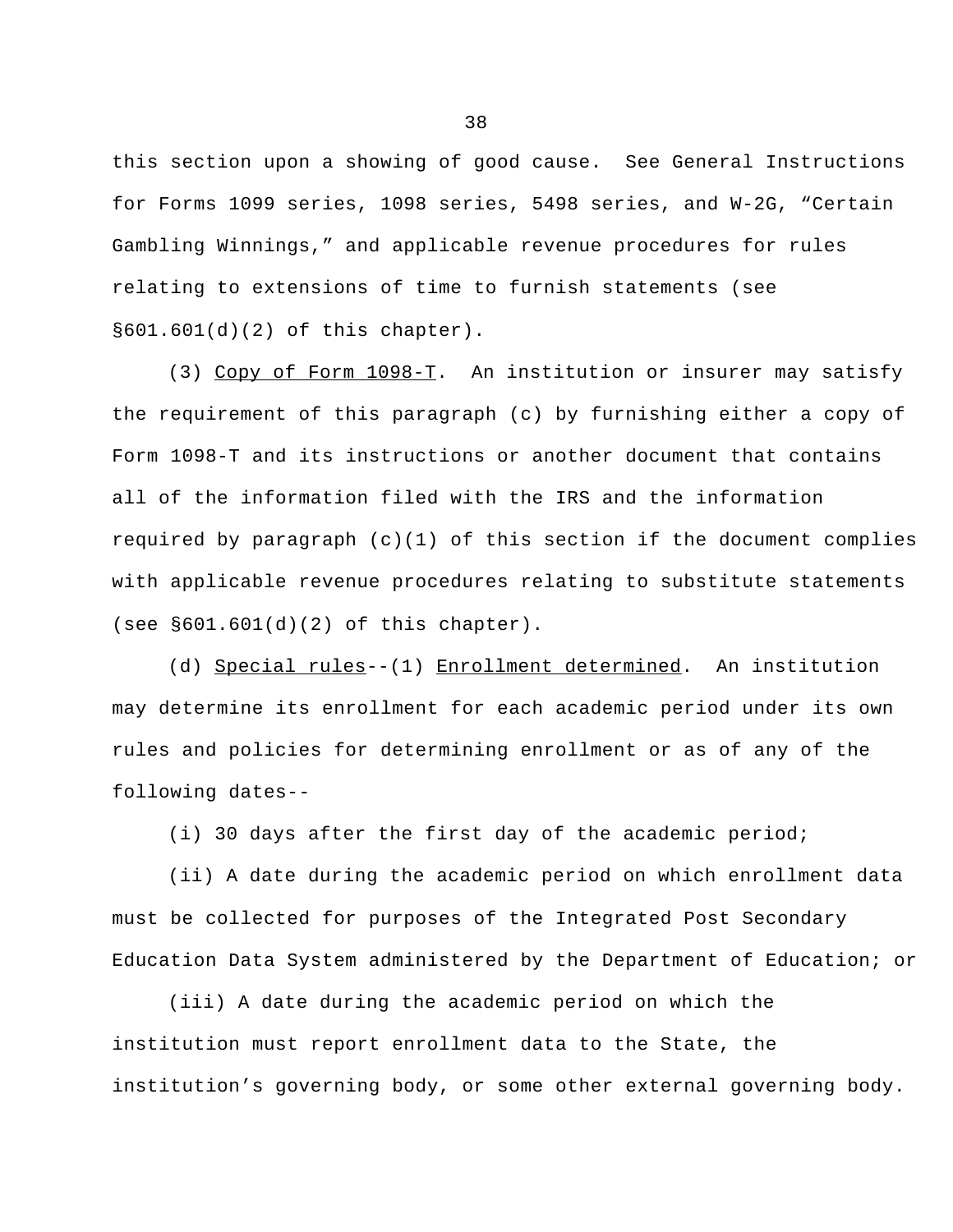(2) Payments of qualified tuition and related expenses received or collected by one or more persons--(i) In general. Except as otherwise provided in paragraph  $(d)(2)(ii)$  of this section, if a person collects or receives payments of qualified tuition and related expenses on behalf of another person (e.g., an institution), the person collecting or receiving payments must satisfy the requirements of paragraphs (b) and (c) of this section. In this case, those requirements do not apply to the transfer of the payments to the institution.

(ii) Exception. If the person collecting or receiving payments of qualified tuition and related expenses on behalf of another person (e.g., an institution) does not possess the information needed to comply with the requirements of paragraphs (b) and (c) of this section, the other person must satisfy those requirements.

(3) Governmental units. An institution or insurer that is a governmental unit, or an agency or instrumentality of a governmental unit, is subject to the requirements of paragraphs (b) and (c) of this section and an appropriately designated officer or employee of the governmental entity must satisfy those requirements.

(e) Penalty provisions--(1) Failure to file correct returns. The section 6721 penalty may apply to an institution or insurer that fails to file information returns required by section 6050S and this section on or before the required filing date; that fails to include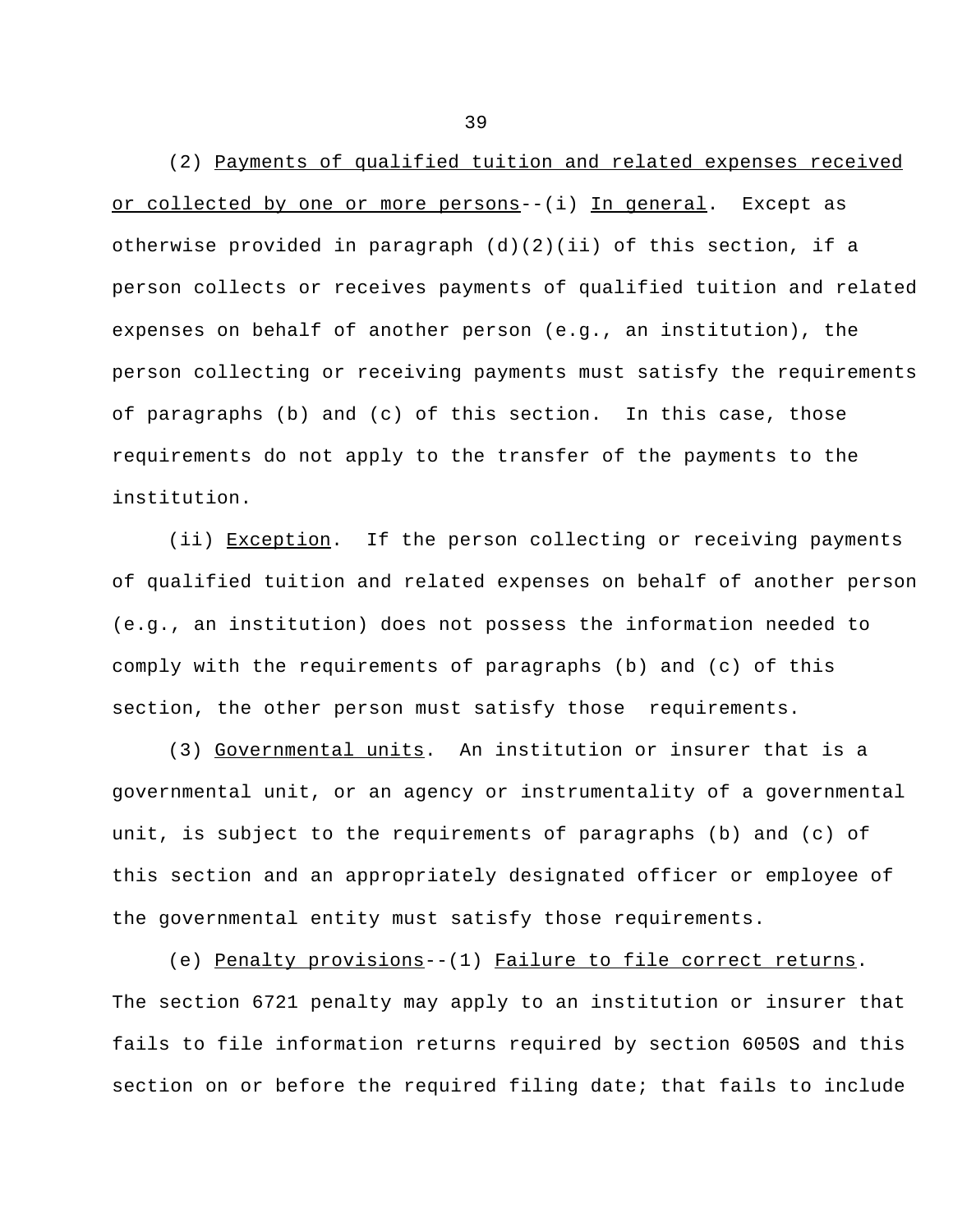all of the required information on the return; or that includes incorrect information on the return. See section 6721, and the regulations thereunder, for rules relating to penalties for failure to file correct returns. See section 6724, and the regulations thereunder, for rules relating to waivers of penalties for certain failures due to reasonable cause.

(2) Failure to furnish correct information statements. The section 6722 penalty may apply to an institution or insurer that fails to furnish statements required by section 6050S and this section on or before the prescribed date; that fails to include all the required information on the statement; or that includes incorrect information on the statement. See section 6722, and the regulations thereunder, for rules relating to penalties for failure to furnish correct statements. See section 6724, and the regulations thereunder, for rules relating to waivers of penalties for certain failures due to reasonable cause.

(3) Waiver of penalties for failures to include a correct TIN-- (i) In general. In the case of a failure to include a correct TIN on Form 1098-T or a related information statement, penalties may be waived if the failure is due to reasonable cause. Reasonable cause may be established if the failure arose from events beyond the institution's or insurer's control, such as a failure of the individual to furnish a correct TIN. However, the institution or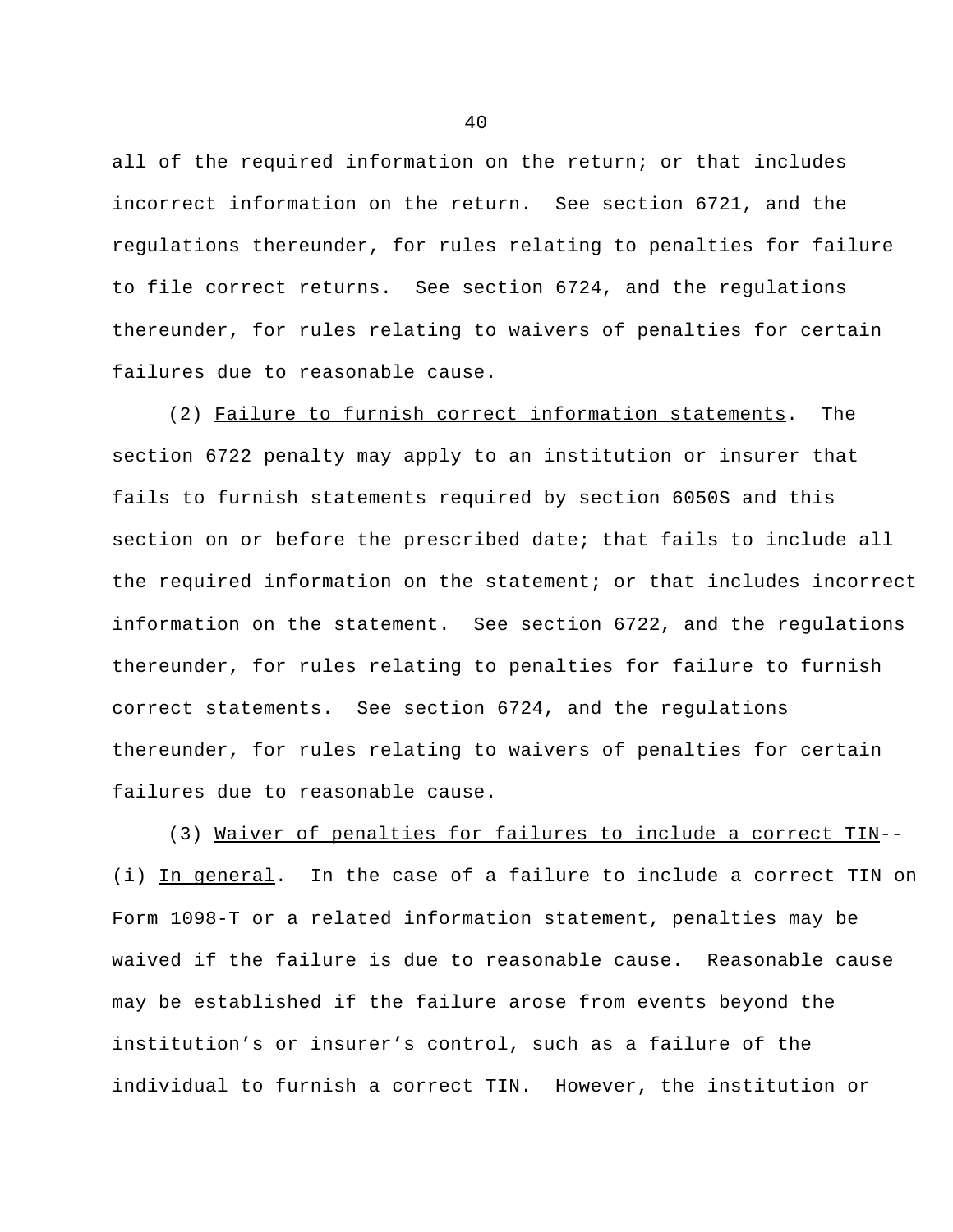insurer must establish that it acted in a responsible manner both before and after the failure.

(ii) Acting in a responsible manner. An institution or insurer must request the TIN of each individual for whom it is required to file a return if it does not already have a record of the individual's correct TIN. If the institution or insurer does not have a record of the individual's correct TIN, then it must solicit the TIN in the manner described in paragraph  $(e)(3)(iii)$  of this section on or before December 31 of each year during which it receives payments, or bills amounts, for qualified tuition and related expenses or makes reimbursements, refunds, or reductions of such amounts with respect to the individual. If an individual refuses to provide his or her TIN upon request, the institution or insurer must file the return and furnish the statement required by this section without the individual's TIN, but with all other required information. The specific solicitation requirements of paragraph (e)(3)(iii) of this section apply in lieu of the solicitation requirements of §301.6724-1(e) and (f) of this chapter for the purpose of determining whether an institution or insurer acted in a responsible manner in attempting to obtain a correct TIN. An institution or insurer that complies with the requirements of this paragraph (e)(3) will be considered to have acted in a responsible manner within the meaning of §301.6724-1(d) of this chapter with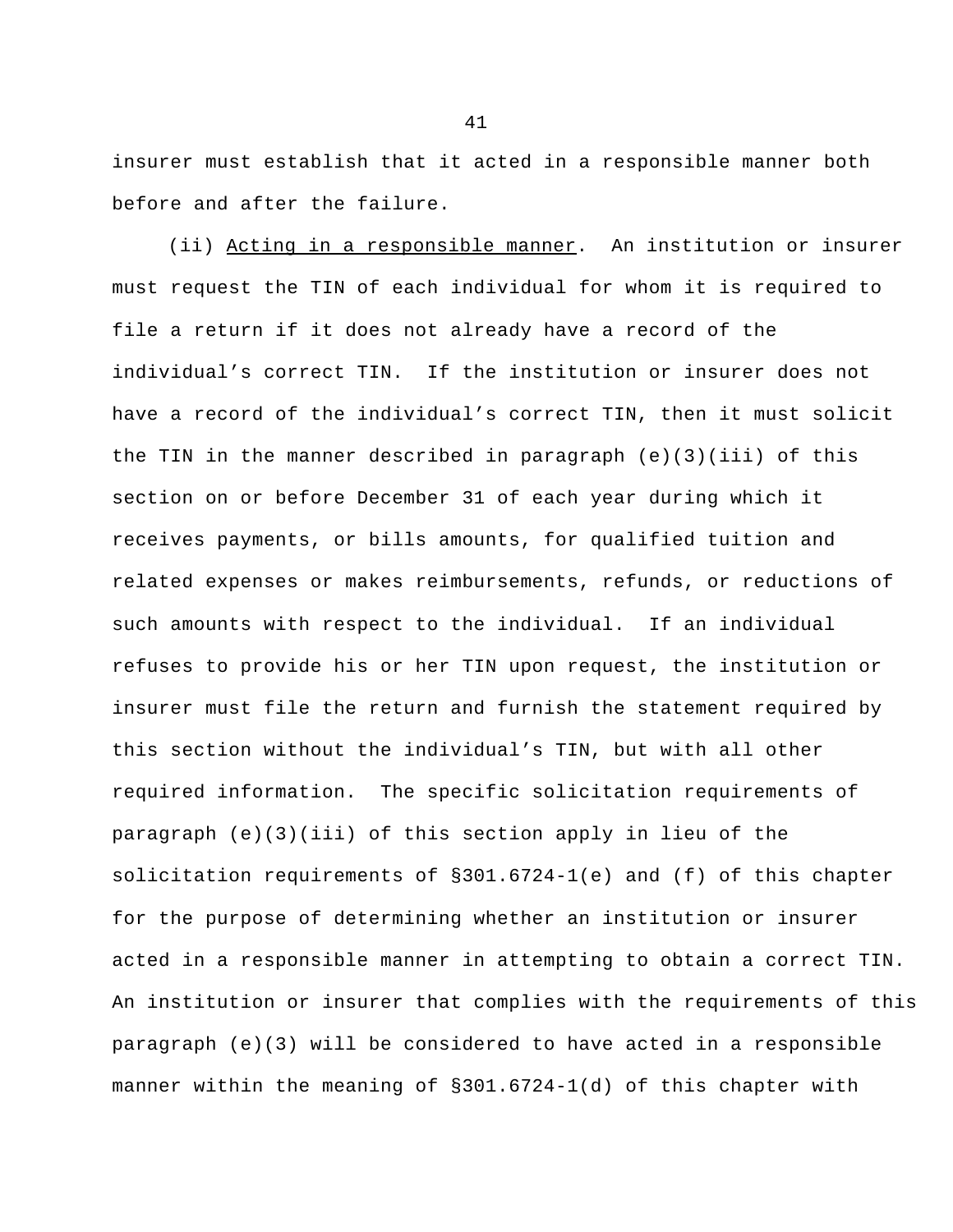respect to any failure to include the correct TIN of an individual on a return or statement required by section 6050S and this section.

(iii) Manner of soliciting TIN. An institution or insurer must request the individual's TIN in writing and must clearly notify the individual that the law requires the individual to furnish a TIN so that it may be included on an information return filed by the institution or insurer. A request for a TIN made on Form W-9S, "Request for Student's or Borrower's Taxpayer Identification Number and Certification," satisfies the requirements of this paragraph (e)(3)(iii). An institution or insurer may establish a system for individuals to submit Forms W-9S electronically as described in applicable forms and instructions. An institution or insurer may also develop a separate form to request the individual's TIN or incorporate the request into other forms customarily used by the institution or insurer, such as admission or enrollment forms or financial aid applications.

(4) Failure to furnish TIN. The section 6723 penalty may apply to any individual who is required (but fails) to furnish his or her TIN to an institution or insurer. See section 6723, and the regulations thereunder, for rules relating to the penalty for failure to furnish a TIN.

(f) Effective date. The rules in this section apply to information returns required to be filed, and information statements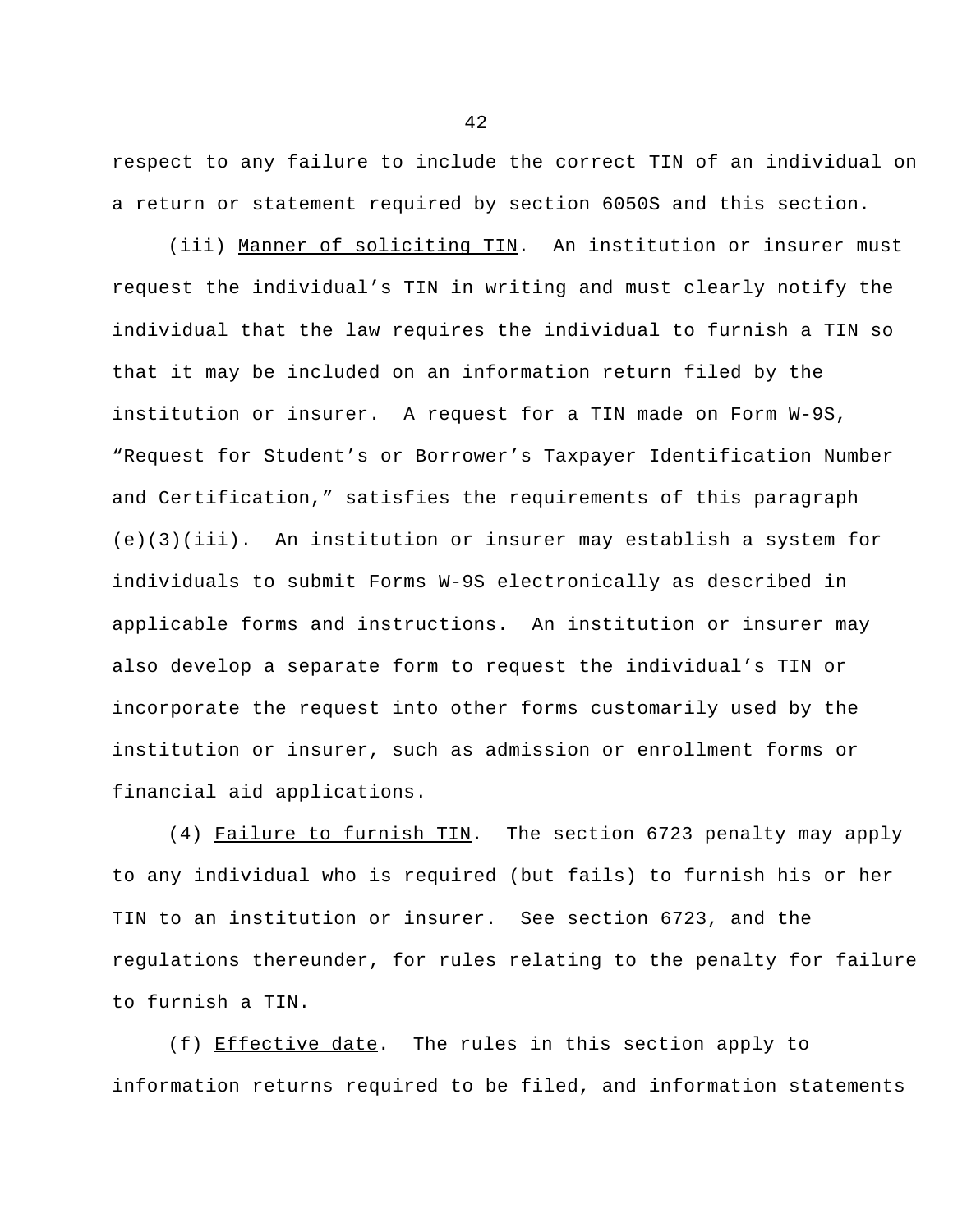required to be furnished, after December 31, 2003.

PART 301--PROCEDURE AND ADMINISTRATION

Par. 4. The authority citation for part 301 continues to read in part as follows:

Authority: 26 U.S.C. 7805 \* \* \*

Par. 5. Section 301.6011-2 is amended as follows:

1. In paragraph (b)(1), first sentence, add the language "1098-T," immediately after the language "1098-E,".

2. Revising paragraph (g)(3).

The revision reads as follows:

§301.6011-2 Required use of magnetic media.

\* \* \* \* \*

 $(q) * * * * *$ 

(3) This section applies to returns on Forms 1098-E, "Student Loan Interest Statement," and 1098-T, "Tuition Statement," filed after December 31, 2003.

PART 602--OMB CONTROL NUMBERS UNDER THE PAPERWORK REDUCTION ACT

Par. 6. The authority citation for part 602 continues to read as follows:

Authority: 26 U.S.C. 7805.